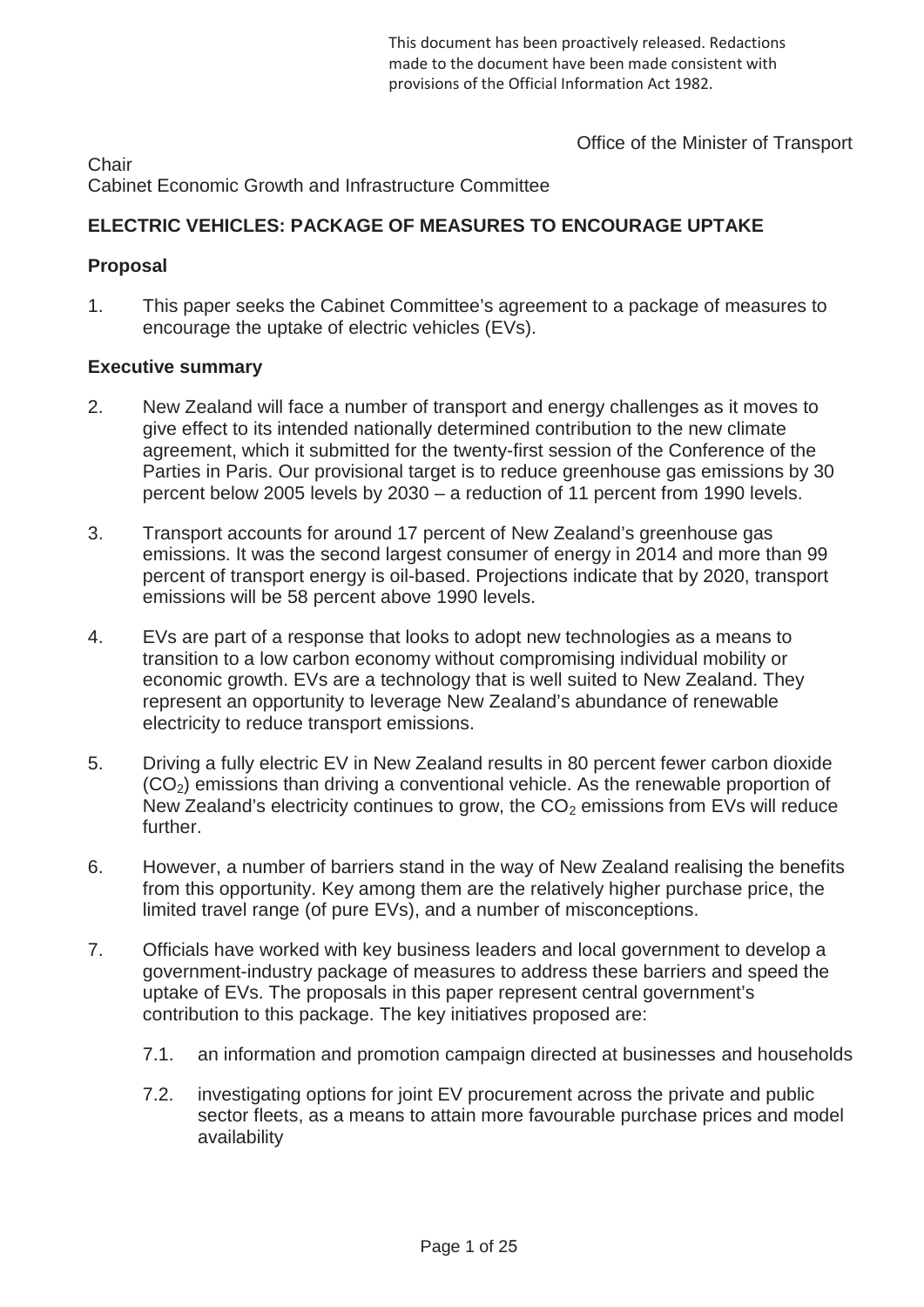- 7.3. a contestable fund that would co-fund a range of initiatives to accelerate EV uptake.
- 7.4. committing with industry and local government to a 'New Zealand Inc' uptake target of doubling the number of EV registrations each year so that EVs make up two percent of the vehicle fleet by the end of the 2021 calendar year
- 7.5. supporting the private sector's development of public charging infrastructure by clarifying the regulatory framework and providing national information, guidance and promotion
- 7.6. extending the road user charges exemption for light EVs until the end of 2021 when it is expected that two percent of the light vehicle fleet is electric. Also, to have an exemption for heavy EVs initially until the end of 2025, rather than 2021 as for the light vehicle RUC exemption, as it is likely it will take longer for them to reach two percent of the heavy vehicle fleet
- 7.7. ensuring tax rules do not unfairly disadvantage businesses which opt for EVs, by reviewing the depreciation rate and the method used to calculate fringe benefit tax as they relate to EVs
- 7.8. enabling Road Controlling Authorities (RCAs) to allow EVs to access bus and high occupancy vehicle lanes
- 7.9. convening a group of representatives from industry, local government and relevant government agencies to provide ongoing leadership and coordination for the total government-industry package.
- 8. Funding for the package would be secured through a reprioritisation of existing baseline expenditure, and potentially through expansion of the purpose of an existing levy or another funding option, so the funds can be used to encourage the uptake of EVs. I will publicly consult shortly on a variety of options for expanding an existing levy.
- 9. Some of the proposals will require legislative change

Section 9(2)(f)(iv)

# **Background**

- 10. New Zealand's intended nationally determined contribution to the new climate agreement is to reduce greenhouse gas emissions by 30 percent below 2005 levels by 2030. This target corresponds to a reduction of 11 percent from 1990 levels.
- 11. Transport accounts for almost 17 percent of New Zealand's greenhouse gas emissions. Transport emissions are currently 60 percent above 1990 levels and projections in the Ministry for the Environment Second Biennial Report<sup>1</sup> indicate that by 2020, transport emissions will be 58 percent above 1990 levels.

<sup>&</sup>lt;sup>1</sup> http://www.mfe.govt.nz/publications/climate-change/nz-second-biennial-report-under-unfccc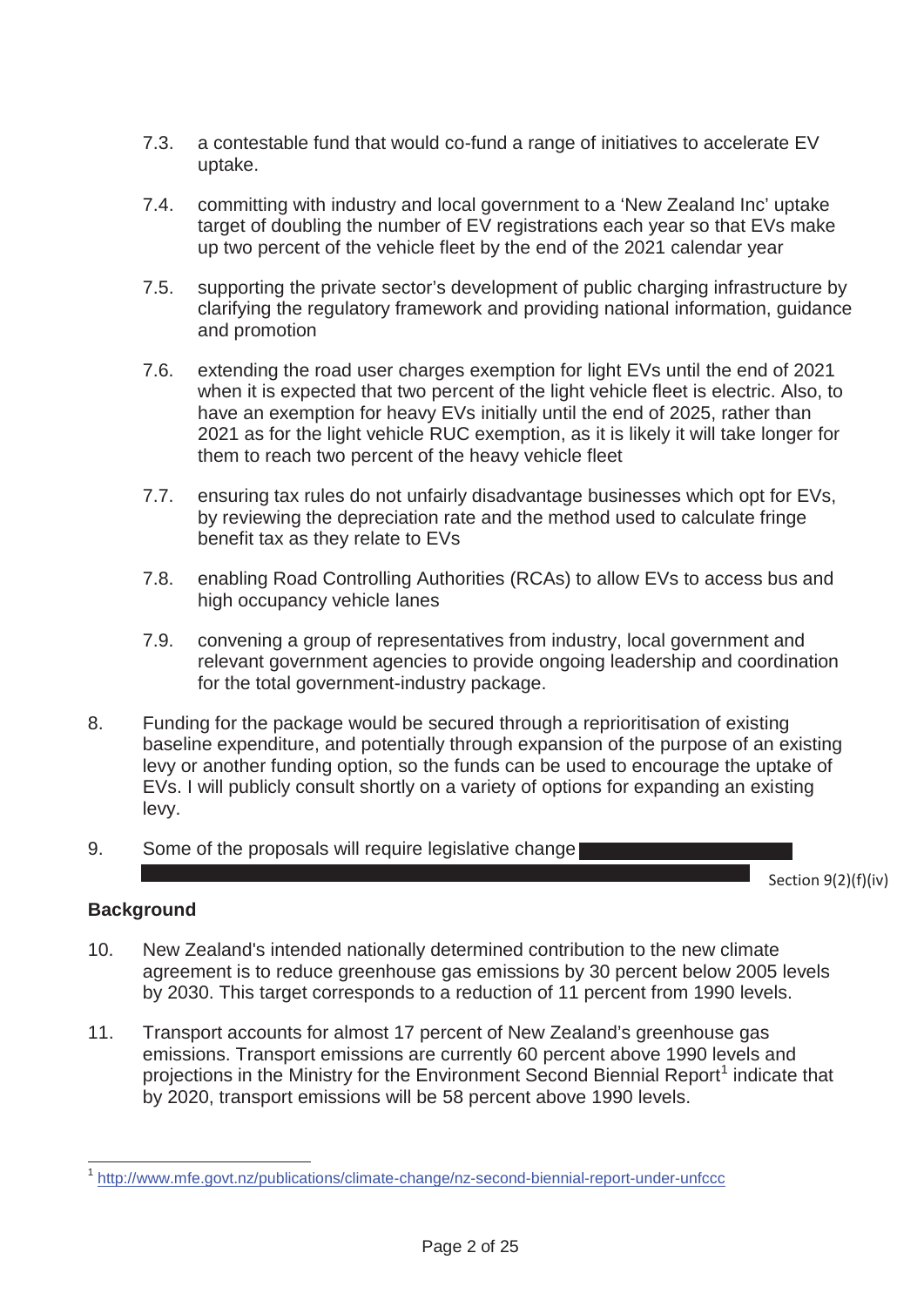- 12. A range of measures are already in place to reduce transport emissions. However, the contribution that EVs could play is underexploited. Benefiting from EVs potential requires consideration of the role government should play in facilitating an uptake in EVs.
- 13. In this paper, the term EV includes both motor vehicles powered solely by electric batteries as well as plug-in hybrid electric vehicles that operate on a combination of batteries that are charged externally, along with a petrol or diesel motor. Plug-in hybrid vehicles may use a conventional motor for a proportion of their travel, so produce some  $CO<sub>2</sub>$  emissions directly. Conventional hybrid vehicles, which have an internal battery charged by a petrol or diesel engine, are not included in the definition of EVs.

# **EVs are a great match for New Zealand's unique circumstances**

- 14. Road transport must be a focus if real gains are to be made in reducing transport emissions. This is because 90 percent of transport emissions come from road transport, with 81 percent being from the light vehicle fleet. EVs offer a meaningful way to help road transport transition to a lower carbon future because:
	- 14.1. around 80 percent of New Zealand's electricity generation is from renewable sources and there is enough supply of renewable electricity, either existing or consented, to power New Zealand's entire light vehicle fleet in coming years
	- 14.2. 95 percent of daily travel demand is for distances of less than 120 kilometres, which is within the range of EVs on the market today
	- 14.3. we do not need major investment in infrastructure to support EVs. Domestic power supply is suitable for charging vehicles at home. Figures from Quotable Value NZ show that 85 percent of homes have off-street parking. This makes overnight charging of EVs as easy as plugging into the nearest power point.
- 15. In addition, increased uptake of EVs would bring other benefits without compromising individual mobility or economic growth, such as:
	- 15.1. reducing our reliance on imported fossil fuels, which currently cost New Zealand consumers around \$9 billion per year
	- 15.2. energy cost savings, as using electricity is equivalent to being able to buy petrol at about 30 cents per litre
	- 15.3. enhancing the efficiency of renewable electricity networks, for example, by utilising off-peak electricity generation
	- 15.4. environmental and health benefits from reduced harmful emissions. Pure EVs have zero tailpipe emissions.
- 16. EVs help build New Zealand's economic brand by promoting our renewable advantage story.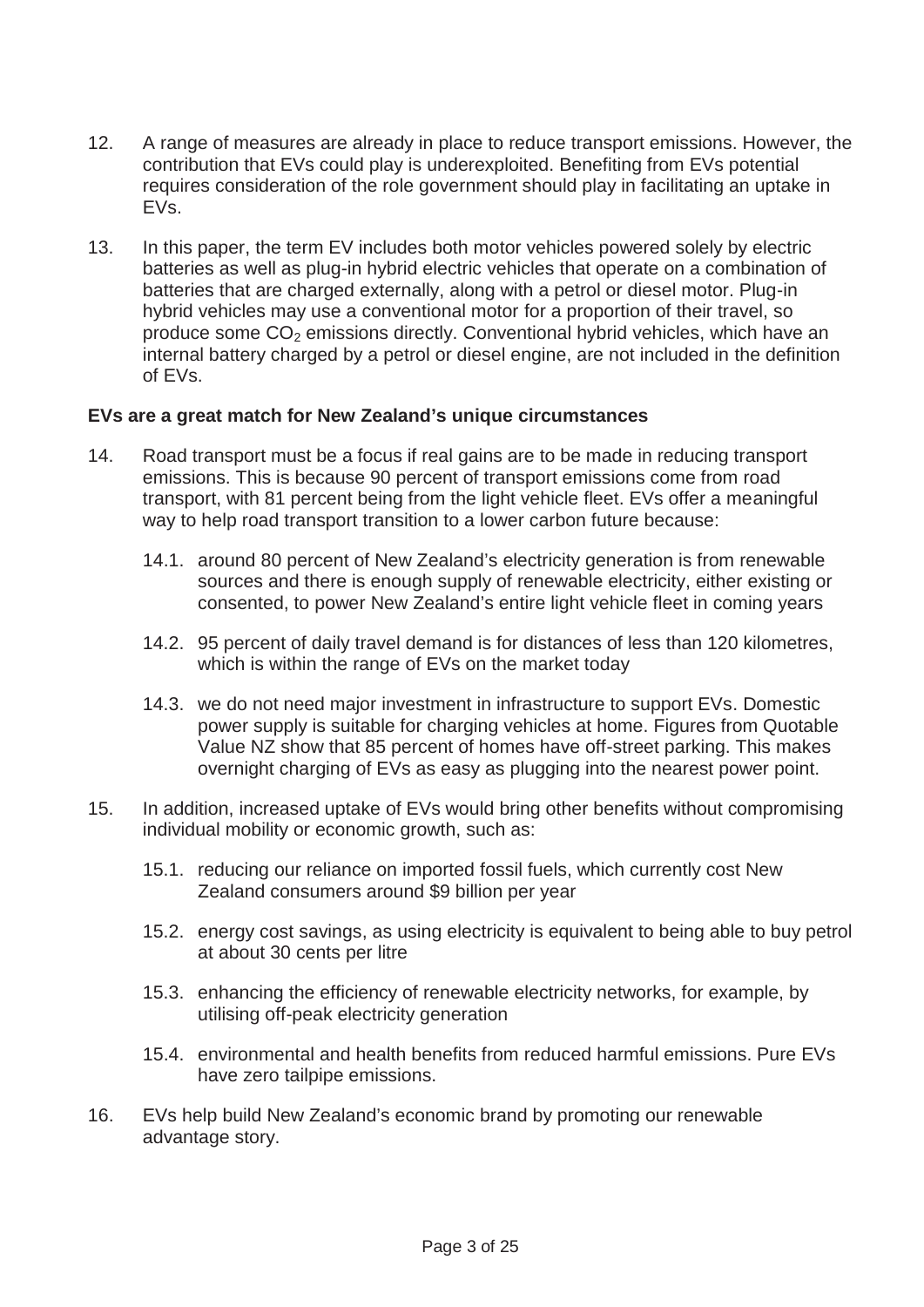17. The real benefits from EVs for reduced carbon emissions will come when there are large numbers of them in the fleet. The benefits will also come over time, as the benefits of reduced emissions from each EV are not experienced just in one year. I am confident that the measures in this paper will help ensure that we enable EVs to make a major contribution to reducing our transport emissions over the longer term.

# **We need to address the barriers that are limiting the uptake of EVs**

- 18. There were 1,057 light EVs as at 29 February 2016, which is 0.024 percent of the light vehicle fleet. Clearly there are a number of barriers that are limiting the appeal of EVs to consumers and businesses. These barriers include the:
	- 18.1. relatively higher purchase prices. Although EVs have fallen in price, they are still more expensive to buy than equivalent conventional vehicles. Price differences vary by make and model, and are generally falling as technologies develop. A 2015 report prepared for the Ministry of Transport<sup>2</sup> estimated current cost in 2015 of manufacturing a battery EV with a 120km range (e.g. the Nissan Leaf or the Ford Focus) is between NZ\$9,500 and NZ\$15,000 more than the cost of manufacturing an equivalent internal combustion engine vehicle. This cost differential is expected to drop to somewhere between NZ\$3,000 and NZ\$8,000 by 2025. Most consumers and businesses do not recognise the additional value of EVs, such as their environmental benefits
	- 18.2. limited travel range of EVs. Most pure EVs in New Zealand have maximum range of 150 kilometres before they require recharging. This makes their use for long journeys less appealing
	- 18.3. limited range of EVs models available in New Zealand, which have to compete in the market with the larger variety of conventional vehicles. Industry suggests that this is because:
		- 18.3.1. New Zealand accounts for a very small proportion of global sales of new light vehicles
		- 18.3.2. manufacturers prioritise supply to markets that offer substantial financial incentives for EVs
		- 18.3.3. importers of lower cost, volume-sales model EVs wish to see a minimum demand for EVs before they risk the upfront investment required to support these vehicles
	- 18.4. information problems. These problems include a lack of awareness of EVs, uncertainty about the total costs of ownership, expectancy of battery life, what, if any impact to the environment disposing of batteries may cause, and other misconceptions about EVs

<sup>2</sup> Emission Impossible Ltd and Covec Ltd, *Research into the long-term trends for electric vehicle price and supply - understanding developments in the global market*, June 2015,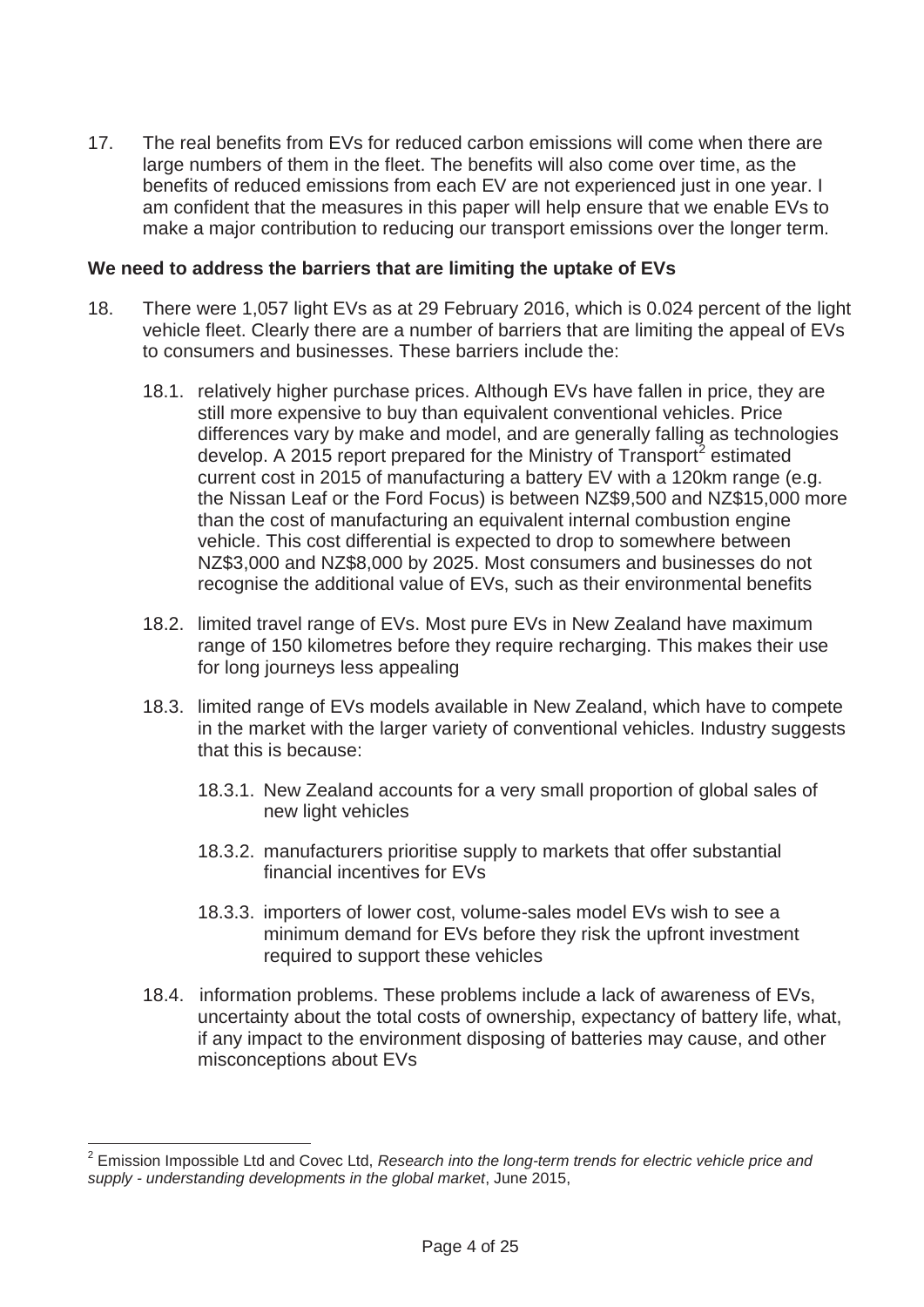- 18.5. coordination problems. For example, consumers and businesses may be reluctant to purchase EVs without public charging infrastructure being widely available. However, the private sector may be reluctant to invest in a comprehensive charging network until there is widespread uptake of EVs.
- 19. Over time these barriers will reduce through improved battery technology, cost reductions, improved public understanding, and greater global demand and supply.
- 20. In fact, some commentators expect EVs to reach price parity with conventional vehicles over the coming decade. This potential, coupled with their much lower running costs, will eventually make the economic case for EVs compelling.
- 21. Nevertheless, in my view there is a clear role for government intervention to help reduce these barriers sooner than would otherwise be the case. If we do nothing, the risk is that once EVs reach price parity with conventional vehicles, uptake in New Zealand will remain low because:
	- 21.1. consumer and business knowledge about EVs has not moved with the technology
	- 21.2. the motor vehicle and electric industries lack supporting capability and capacity or are not sufficiently coordinated
	- 21.3. vehicle suppliers continue to channel EVs to markets that fostered an early uptake of EVs.
- 22. Moreover, without intervention we would be foregoing the opportunity to leverage New Zealand's abundance of renewable electricity to reduce transport emissions.

# **The total government-industry EVs package**

- 23. Officials have worked with key business leaders and local government to develop a government-industry package of measures to address the barriers identified above and speed the uptake of EVs. The package was also discussed at a meeting with senior Ministers in November 2015. The package has five key elements:
	- 23.1. an EV information and promotion campaign
	- 23.2. a contestable fund
	- 23.3. procurement across private and public sector fleets, including targets for EV uptake
	- 23.4. charging infrastructure
	- 23.5. financial incentives/removing disincentives.
- 24. The recommendations in this paper represent central government's contribution to this package. A table summarising the government-industry package is in Appendix 1.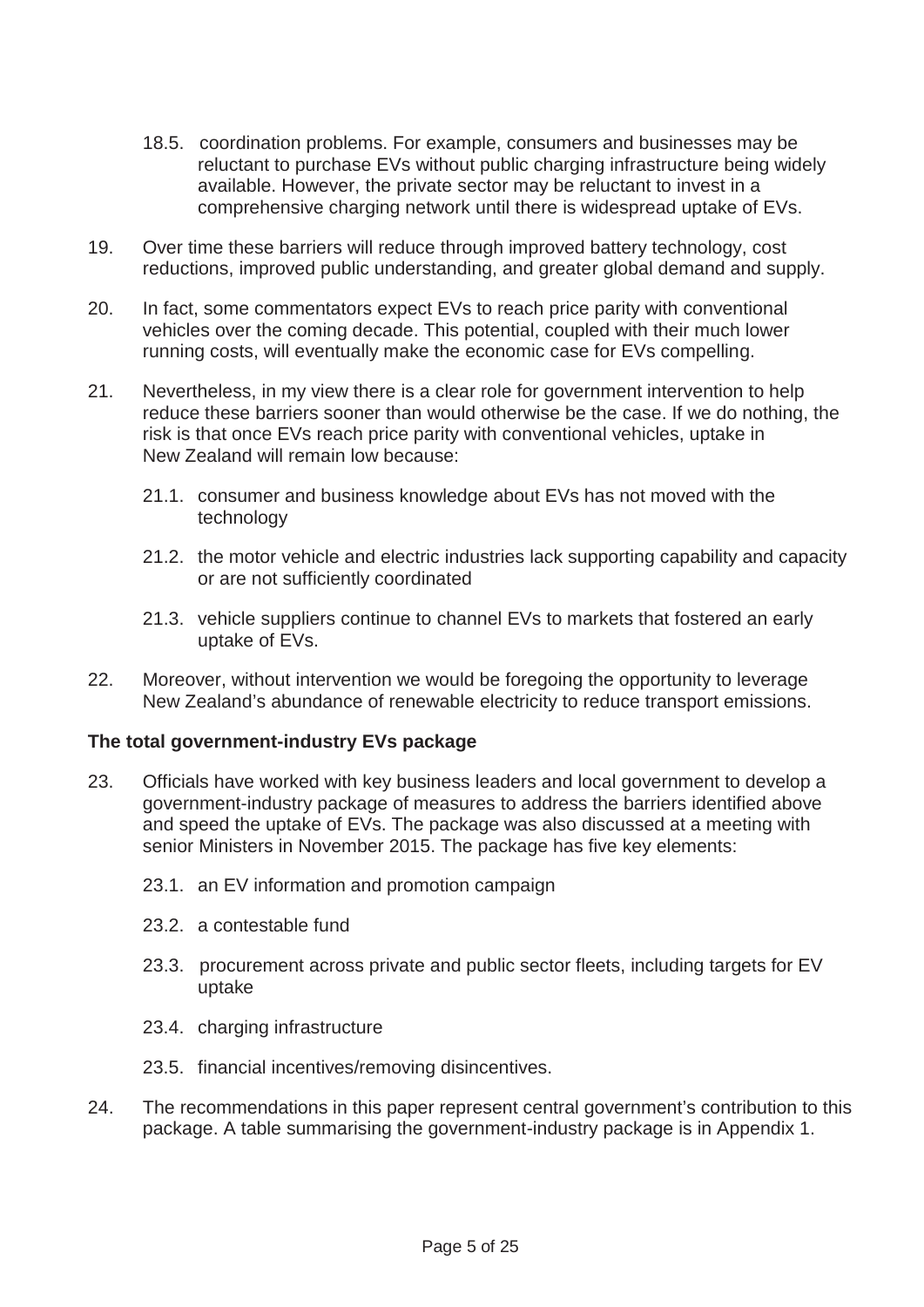# **Addressing information barriers through an EVs information and promotion campaign**

- 25. To address the information barriers, I propose that the Energy Efficiency and Conservation Authority develop and deliver an EVs information campaign. The campaign would target businesses and household consumers over a period of five or more years.
- 26. Businesses are a key target audience because between 60 and 80 percent of all new vehicles come into New Zealand through fleet purchases. Overseas experience indicates that employees who experience an EV at work are more likely to consider an EV for their own private vehicle.
- 27. The campaign would aim to increase the purchase of EVs by:
	- 27.1. overcoming information barriers through developing information, workshops and other events
	- 27.2. enabling easy, whole of life cost comparisons via online tools
	- 27.3. providing opportunities to experience EVs first-hand
	- 27.4. showcasing high profile examples of successful adoptions of EVs
	- 27.5. ensuring the location of charging stations is accessible through communication, location and driving assistance devices including cellphone apps.
- 28. To enable the campaign to begin, I propose that the Energy Efficiency and Conservation Authority commence work in 2015/16 using reprioritised funding, and that from 2016/17 it reprioritise \$1 million per year from its existing baseline for an initial period of five years 2016/17-2020/21. Assistance or leverage with the campaign may also be provided by other public and private organisations. Oversight of the campaign would be provided by the Ministry of Business, Innovation and Employment.

### **Investigating joint procurement across the government and private sector fleets**

- 29. Joint, or bulk, procurement across the government and private sector fleets would allow vehicle purchases to be aggregated. As larger orders tend to be more attractive to vehicle suppliers, joint procurement could secure an increase in the number of EV models available and lower their prices.
- 30. This initiative envisages a government agency coordinating the joint procurement with a commitment from public agencies and private businesses to purchase a set number of EVs.
- 31. Joint procurement would be successful if it achieves an increase in model availability, or a price discount, that outweighs the costs and risks involved. The risks are that:
	- 31.1. even with joint procurement the volume of vehicles purchased may be too low to influence purchase prices or model availability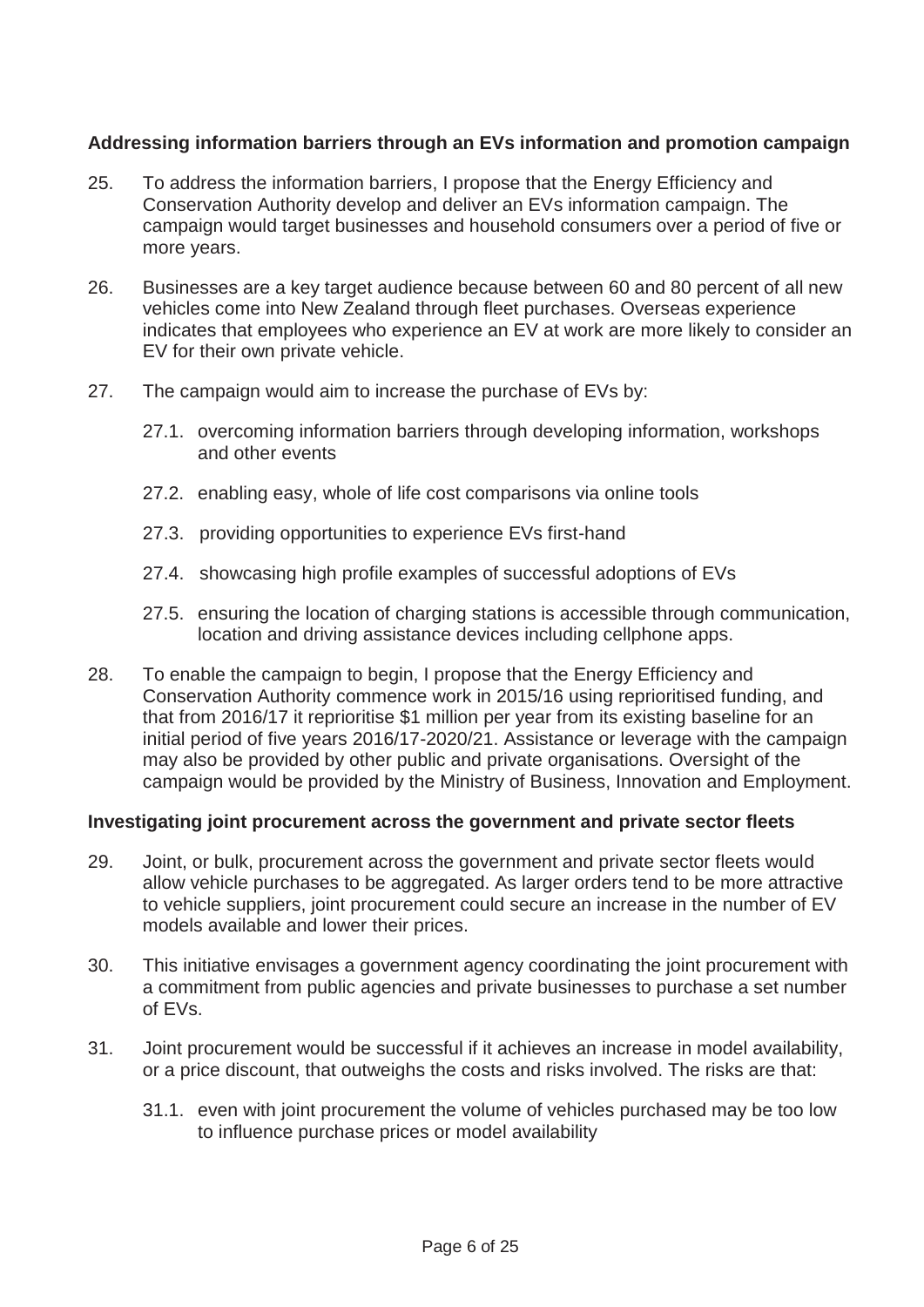- 31.2. the procurement agent negotiates the procurement of a number of vehicles that are then not wanted by their would-be buyers. It could then be left with the costs involved, including arranging for the sale of the surplus vehicles
- 31.3. it could reduce the ability of the existing mechanisms of vehicle procurement to secure ongoing savings and reasonable delivery options. For instance, the Allof-Government contract for vehicle procurement could be negatively impacted.
- 32. The significance of these issues would need to be analysed before this option is progressed.
- 33. As well, any joint procurement would need to fit within the basic decision-making framework fleet buyers use to select and purchase vehicles. The frame includes that vehicles must be fit for purpose, and expenditure decisions must be made on the basis of total ownership costs.
- 34. As a first step, I propose that the Ministry of Business, Innovation and Employment investigate the feasibility of the initiative and report back to the Ministers of Transport and Economic Development by 30 June 2016. If the initiative is likely to be feasible, the advice would include recommendations on the time period over which joint procurement would occur, and on the administrative arrangements.
- 35. The cost of the investigation is anticipated to be less than \$100,000. This cost would be met by the Ministry of Business, Innovation and Employment and the Ministry of Transport from existing baselines in 2015/16. If the initiative proceeds following the investigation, it would be funded from the contestable fund discussed below.

### **Tackling the barriers to EV uptake and encouraging innovation through establishment of a contestable fund**

- 36. To maximise the efforts of industry and government in addressing the barriers to EV uptake, and to encourage innovation, I propose including a contestable fund in the package.
- 37. The fund would be invested in projects that accelerate the uptake of EVs and for innovations that would not otherwise be funded. The projects may well be high profile in nature. The projects could be developed by businesses, local communities, or government. To be funded, projects would be required to commit co-funding. In this way the fund would be similar in approach to the Urban Cycleways Programme.
- 38. Co-funding is warranted because the barriers require a joint government-industry effort to reduce them. Examples of the type of projects that could be co-funded include:
	- 38.1. initiatives to support procurement, including helping fleet buyers and households bridge the purchase price gap between EVs and equivalent conventional vehicles, to support the targets of doubling the New Zealand EV fleet each year (see paragraphs 62-66 for discussion)
	- 38.2. the creation and promotion of branded tourism routes using EVs. On such routes tourists could hire EVs, and preferentially park and charge them at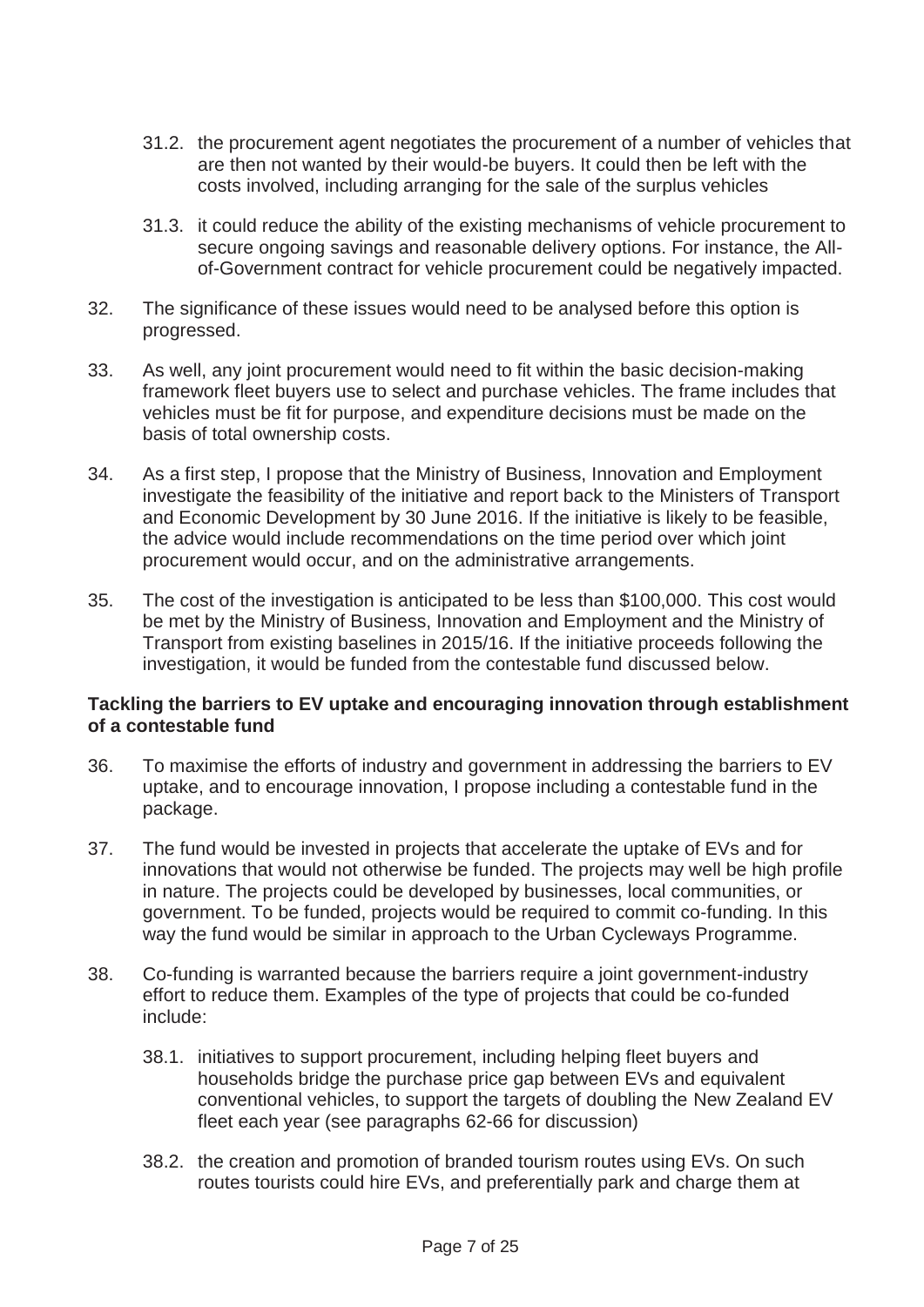participating tourist attractions, information centres, cafes and accommodation venues

- 38.3. demonstrations of vehicle types currently not used in New Zealand, such as electric buses utilising new technologies and electric vans in commercial fleets
- 38.4. EV car sharing schemes that promote EVs and new ways of addressing transport demand.
- 39. To have an impact with these types of initiatives, I propose a contestable fund of up to \$6 million per year that will also cover the costs of establishing and administering the fund. It is expected that at least \$1.5 million of the fund would be invested in the procurement measures discussed in paragraphs 55–61.
- 40. I propose that the contestable fund be initially created through a mixture of reserves and reprioritised existing baseline from the Energy Efficiency and Conservation Authority of up to \$4 million through to the end of 2016/17.
- 41. For years beyond 2016/17, I am considering options to recover the cost of the fund through a levy on consumers. Although there are existing levies collected in the transport and energy sphere, none can be used to fund initiatives such as promoting EV uptake without legislative amendment.
- 42. Two such levies are the levy on electricity industry participants (the Electricity Levy), and the levy on petrol and diesel consumers (the Petroleum Fuels Levy).
- 43. Currently the Electricity Levy can only be used to fund activities directly related to electricity efficiency. To use this levy for the contestable fund, a change to the Electricity Industry Act 2010 would be required, with consequential amendments to the associated levy regulations.

### $Section(9(2)(g)(i)$

- 44. Currently the Petroleum Fuels Levy can only be used to fund fuel quality and safety monitoring, International Energy Agency (IEA) related costs (including acquiring energy data and liaising with the IEA), and was recently expanded to include the cost of compliance with our IEA oil stockholding obligation. To use the Petroleum Fuels Levy for the contestable fund, a change to the Energy (Fuels, Levies and References) Act 1989 would be required, with consequential amendments to the Energy (Petroleum or Engine Fuel Monitoring Levy) Regulations 2015.
- 45. Projects funded by the contestable fund would be approved based on an set of principles that would be agreed in advance by Cabinet.
- 46. Further work, including formal public consultation, is needed to determine the most appropriate existing levy for the contestable fund, and I seek agreement to report back by 30 May 2016 with policy decisions, including principles for funding allocation. This report back will also provide advice on other funding options for the contestable fund and the financial implications of any direct or indirect subsidies, such as the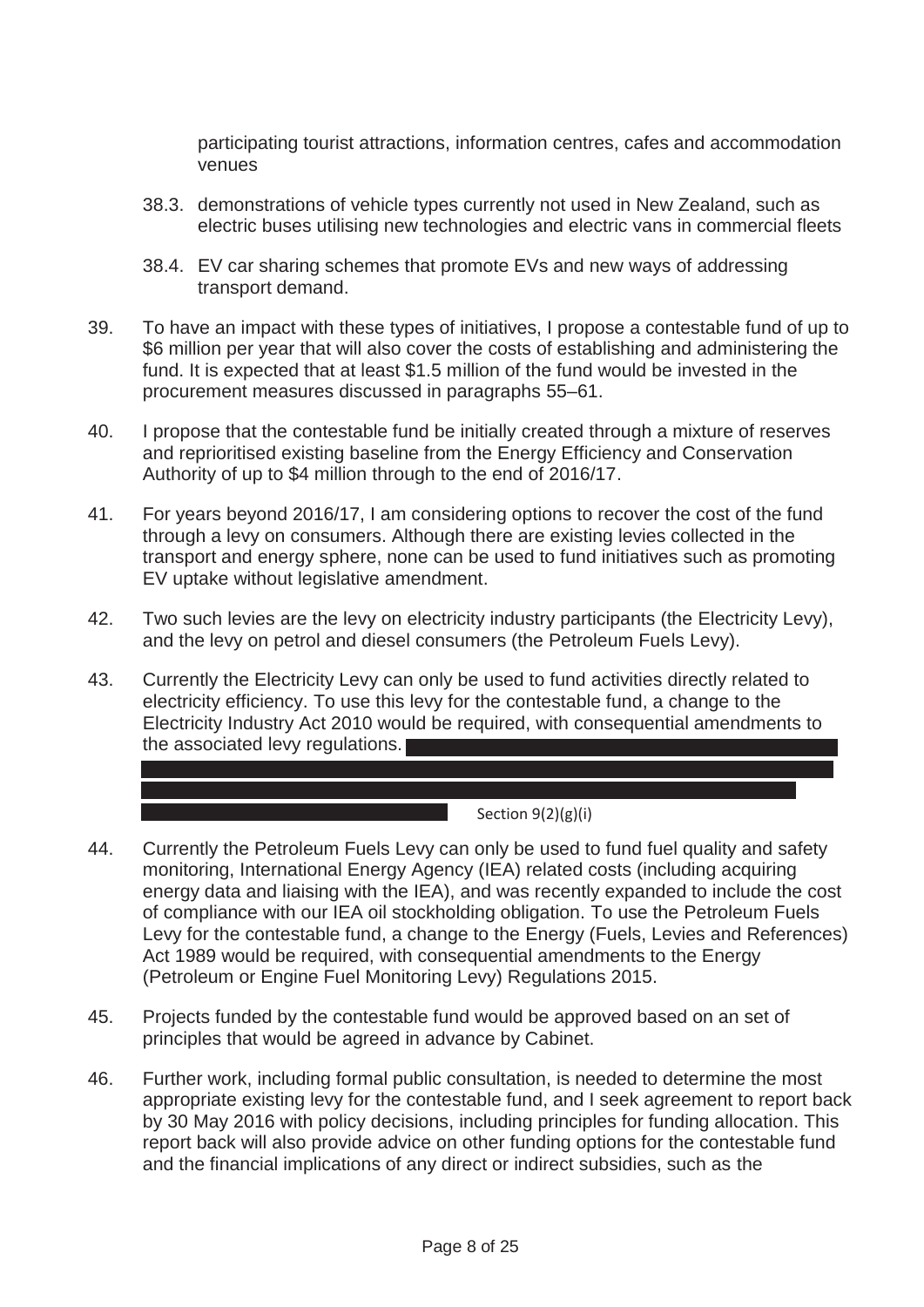appropriate split of funding for capital and operational expenditure for agencies that receive kickstarter funding (see paragraphs 58-61).

- 47. Once established, I propose that the Energy Efficiency and Conservation Authority administers the fund with oversight from the Ministry of Business, Innovation and Employment. The Energy Efficiency and Conservation Authority has considerable experience with co-funding arrangements through their residential programmes, administering contestable funds and has credibility and visibility in the market.
- 48. I also propose that the criteria for allocating the fund, and co-funding requirements be approved jointly by the Ministers of Transport and Energy and Resources, taking into account the guiding principles Cabinet is to agree. These decisions would be taken following advice from the Ministry of Business, Innovation and Employment, the Energy Efficiency and Conservation Authority and the Ministry of Transport.
- 49. The key risk with the contestable fund is that it could fund initiatives that local government, or industry, might have provided anyway. This risk would be reduced through the contestability of the fund and the co-funding approach, as well as through the fund's criteria, which would be designed to ensure that only initiatives warranting government investment are funded.
- 50. This contestable fund has been developed as a tool to promote EVs as they are already available and are a proven technology. However, I am aware that there are other technologies, including hydrogen, that may also have an important role to reduce emissions in New Zealand. I will ask my officials to consider how the fund might be expanded to include activities to promote other low and zero emissions technologies.

# **Procurement measures to increase EV supply and build demand**

- 51. Meaningful procurement measures are needed to tackle the supply and demand issues facing EVs. Currently supply is limited with very few EV models available in New Zealand. As well, the purchase price gap between EVs and conventional vehicles, while reducing, remains. Both of these factors dampen demand for EVs.
- 52. Along with the other measures in the package, having joint, or bulk procurement across the government and private sector fleets will support the supply of vehicles.
- 53. This initiative seeks to address the supply of EVs with flow-on effects for demand.
- 54. The other three initiatives set out below an EVs trial, a financial 'kickstarter' for government agencies, and uptake targets, focus on building demand in a way that will have flow-on effects for EV supply.

### **Having a demonstration of EVs in government fleets to build demand**

55. To build demand and to show commitment to EVs, I propose that the Ministry of Business, Innovation and Employment administer an EVs demonstration programme across the government fleets. Currently there are over 20,000 vehicles in the government fleets. Around 4,000 new vehicles are purchased through the All-of-Government contract each year. To start to influence these buying decisions, the trial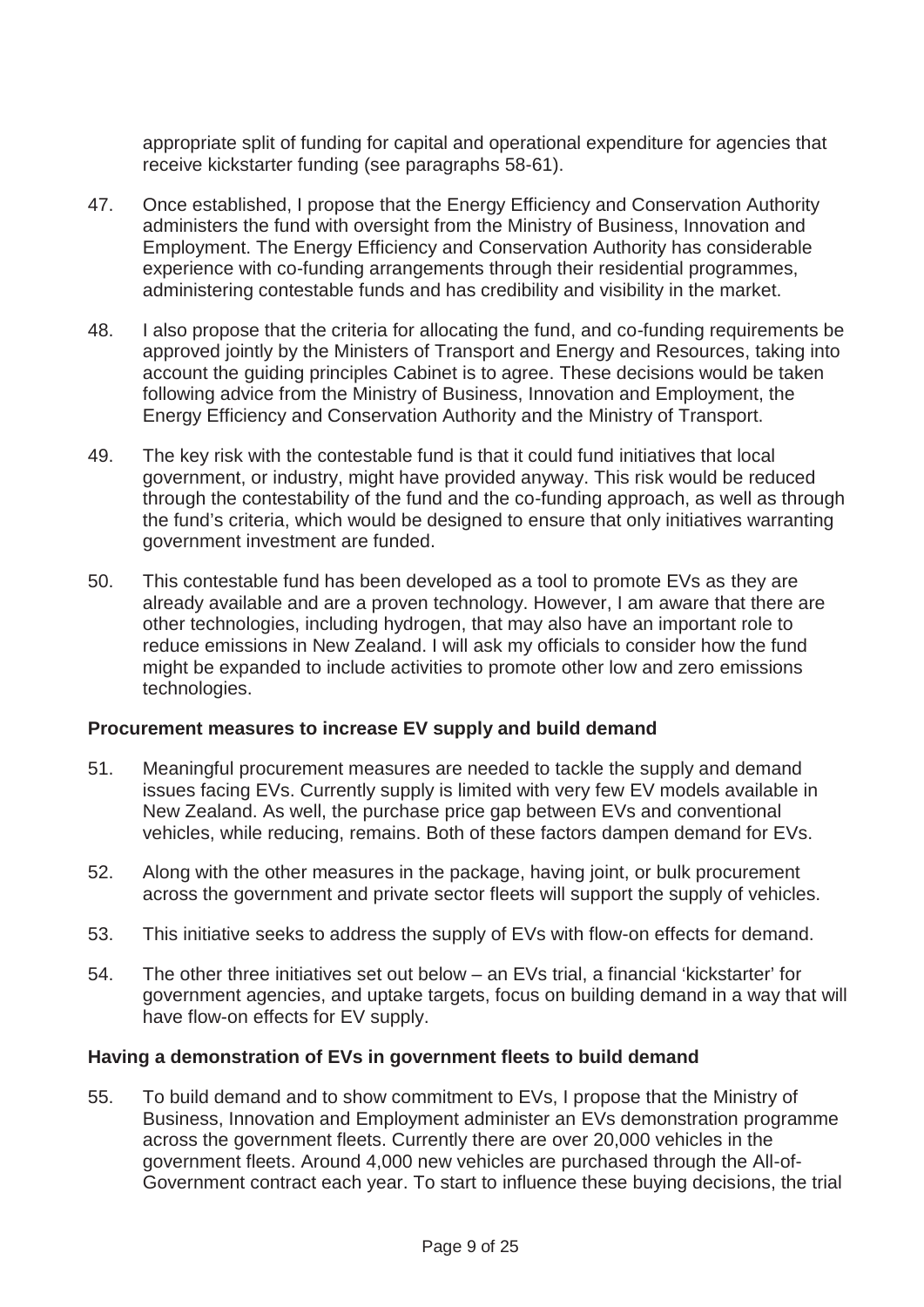could initially have 24 vehicles in four government fleet locations. Subject to funding being available, the demonstration could begin in the 2016/17 financial year and run from one to three years. The Ministry of Business, Innovation and Employment will determine the appropriate level of NZ Government Procurement's involvement in this demonstration.

- 56. Depending on the outcomes achieved, the demonstration could be scaled up. I propose that the Ministry of Business, Innovation and Employment report to the Ministers of Transport and Economic Development on the potential for the demonstration to be expanded, within six months of the trial commencing.
- 57. In the first year, 2016/17, the demonstration would require one-off funding of approximately \$500,000 to cover the incremental costs of the demonstration vehicles along with the costs of administration, monitoring and the production of case studies for public sector fleet managers. Future costs would depend on the outcomes achieved. I propose that this funding be sourced from the contestable fund outlined above.

# **A financial 'kickstarter' for the purchase of EVs in government fleets**

- 58. In the current constrained funding environment, government agencies are facing difficulties in maintaining their current fleets and have been delaying the replacement of vehicles. Given this, it is likely that government agencies will favour cheaper conventional vehicles over an EV equivalent.
- 59. To overcome this resourcing barrier, I propose that a financial 'kickstarter' be available to government agencies. The 'kickstarter' would only be open to government organisations that are eligible to purchase from the All-of-Government vehicle catalogue.
- 60. The 'kickstarter' would provide funding to cover the price differential between a conventional vehicle and an EV equivalent. It would seek to reach a critical mass of at least 100 EVs into government fleets.
- 61. To do this, I propose that funding of \$1 million per year be made available. This funding would come from the contestable fund outlined above.

### **Committing with industry and local government to a 'New Zealand Inc' uptake target**

- 62. Stakeholder consultation indicated that the private sector in particular wanted a target for EV uptake and one that demonstrated the Government's commitment to reducing transport emissions via EVs. They said a target would provide a tangible way to focus industry and government efforts in building demand for EVs.
- 63. I endorse this suggestion from stakeholders. Based on the stakeholder feedback, I propose a target of EVs making up two percent of the vehicle fleet by the end of 2021. To achieve the target, new EV registrations would need to double each year until 2021. This is an ambitious, but reasonable target given expected changes in technology and the expected effects of the measures set out in this paper. The target is also informed by modelling carried out by the Ministry of Transport on expected rates of EV uptake. Table 1 shows a possible path to achieve this proposed target.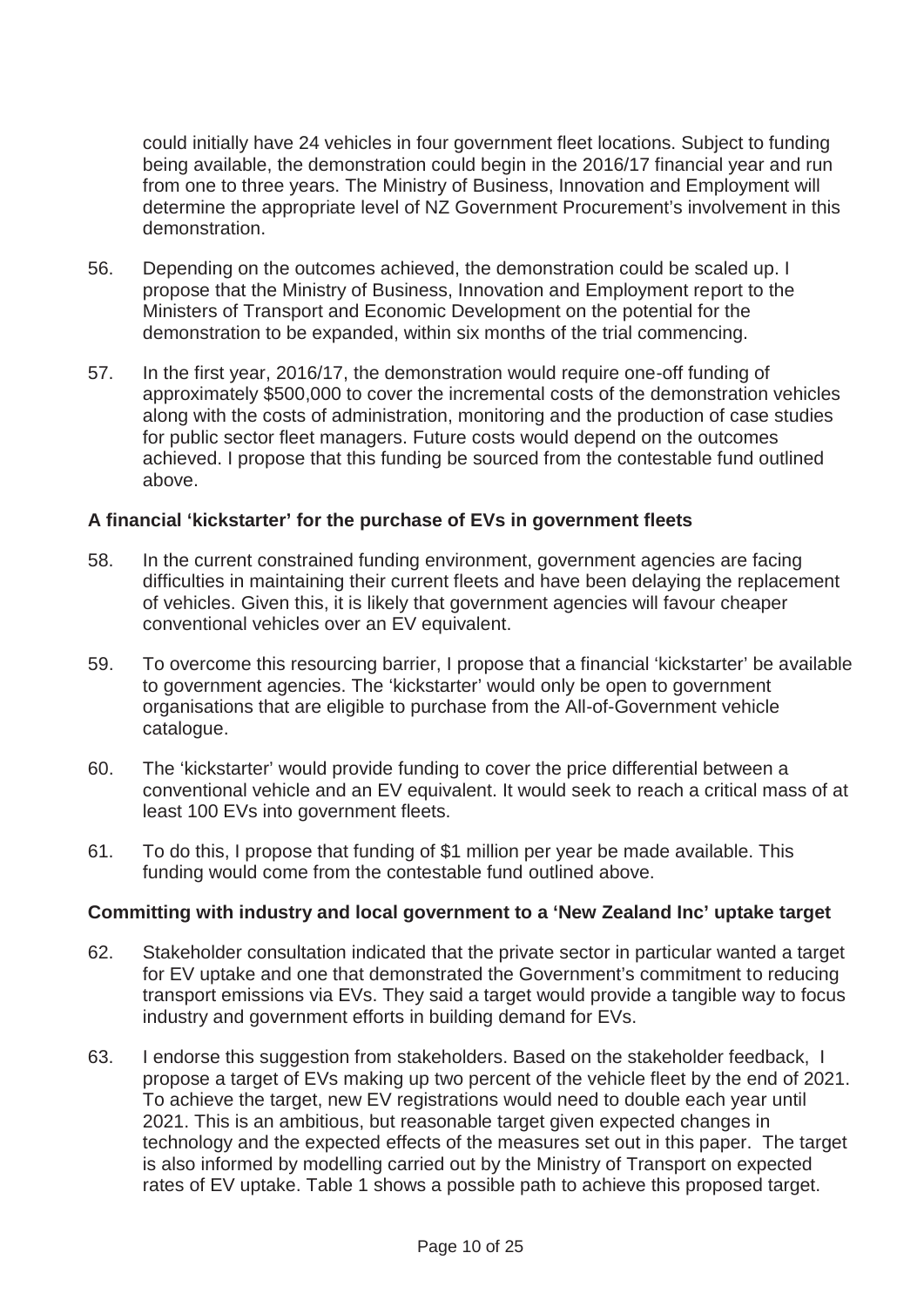|                                             | 2016  | 2017  | 2018  | 2019   | 2020   | 2021   |
|---------------------------------------------|-------|-------|-------|--------|--------|--------|
| EVs as a percentage of the<br>vehicle fleet | 0.07  | 0.13  | 0.27  | 0.53   | 1.06   | 2.06   |
| Annual registrations of EVs                 | 1,000 | 2,000 | 4,000 | 8,000  | 16,000 | 32,000 |
| Projected cumulative total                  | 1,950 | 3,950 | 7,950 | 15,950 | 31,950 | 63,950 |

*Table 1: Uptake of EVs required to reach target of two percent by the end of 2021 (calendar years)* 

- 64. The risk with specifying a target is that ultimately it may not be met. Non-achievement could give commentators an opportunity to criticise Government policy. In my view, however, this risk is limited by the fact that the target would be a 'New Zealand Inc' one. All parties involved in the EVs package would share responsibility for achieving it.
- 65. The government agencies represented on the EV leadership and coordination group (see paragraphs 105-106) would be responsible for delivering the government's contribution under the EV package.
- 66. It is not yet clear if a further target for EV uptake would be beneficial after 2021. Because the EV uptake target is not a legislated one, it can be reviewed prior to 2021 as part of other work planned as part of this package.

# **Supporting the development of public charging infrastructure**

- 67. International research<sup>3</sup> on the policy measures that make the most difference to EV uptake show that the availability of charging infrastructure is a necessity.
- 68. New Zealand does not technically need major upfront investment in new infrastructure to support EVs at this time. The domestic 230 volt power supply is suitable for charging EVs at home. Figures from Quotable Value NZ show 85 percent of New Zealand homes have off-street parking. This makes overnight charging of an EV as easy as plugging into the nearest power point.
- 69. However, there is still a need for public charging infrastructure. The private sector has started to invest in installation of public infrastructure. Several companies are installing charging facilities at both public and private locations. For example, Northpower installed the country's first fast charger in Whangarei and Vector has installed chargers in Auckland. The firm Charge.net has established six rapid chargers and is establishing further public charging infrastructure at shopping centres and other localities. Hamilton's first public EVs fast charger was opened at WEL Networks Limited in December 2015 and Tauranga's first charging station was opened by PowerCo in early March 2015.

<sup>&</sup>lt;sup>3</sup> Lieven, T., *Policy measures to promote electric mobility – A global perspective, Transportation Research Part* A: Policy and Practice, Vol 82, December 2015 pp 78-93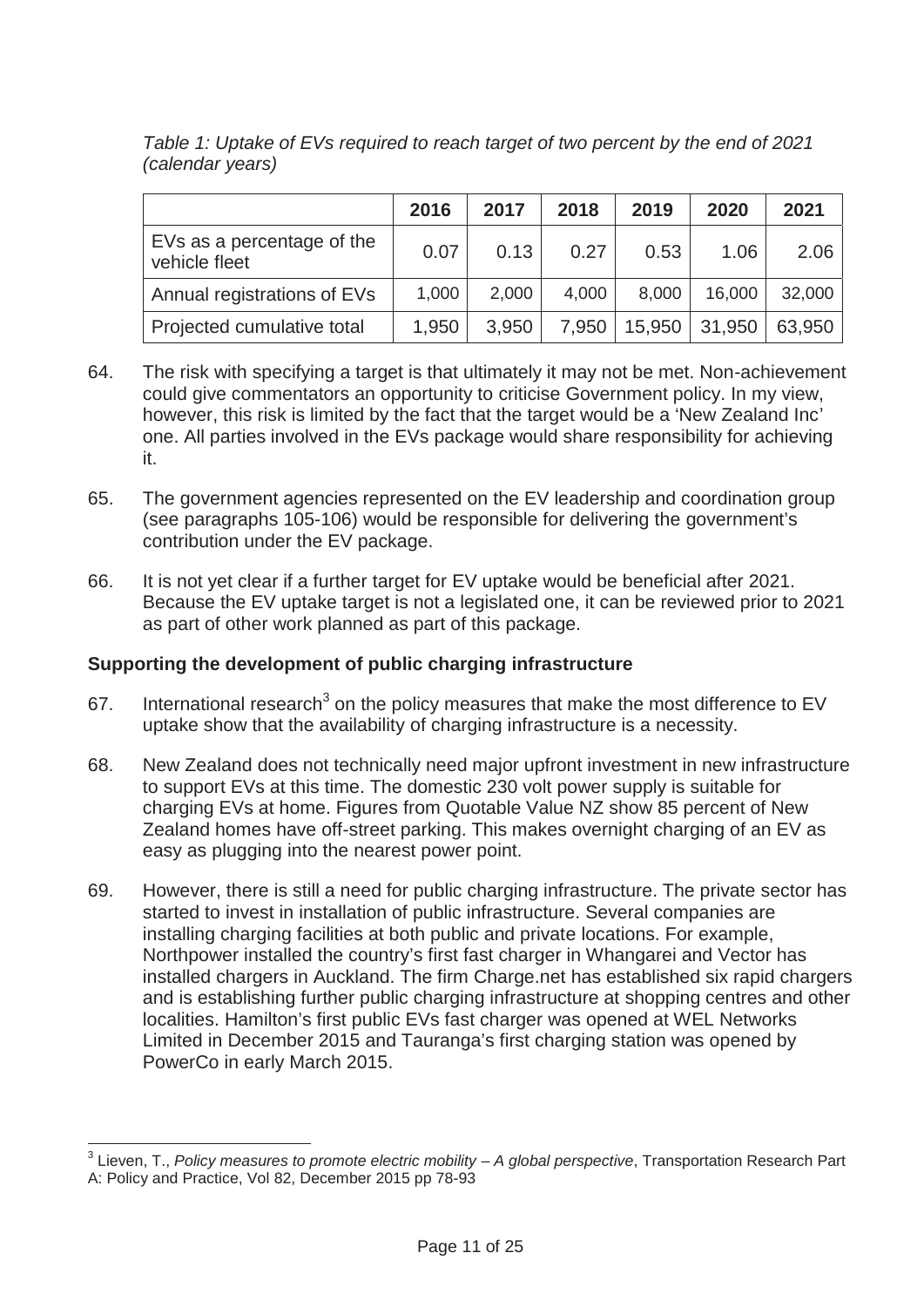- 70. This development needs to be supported in a way that is complementary to or does not compete with private investment. In this regard the government's role is to:
	- 70.1. ensure public charging infrastructure is safe, reliable and developed in a cohesive manner
	- 70.2. promote the availability and use of the public charging infrastructure
	- 70.3. encourage innovation and technology development in New Zealand's electricity market and export opportunities for all forms of technology
	- 70.4. support independent participants, for example, retailers and accommodation providers with advice about the installation of charging infrastructure.
- 71. To fulfil this role I have asked the NZ Transport Agency, within the current settings of the Government Policy Statement on land transport, to support the development of public charging infrastructure through:
	- 71.1. clarifying the regulatory framework for charging infrastructure. This includes:
		- 71.1.1. working with local government to develop shared standards and a knowledge base on the best placement of charging infrastructure and minimum infrastructure requirements
		- 71.1.2. ensuring processes to apply for access to the State highway corridor to install charging infrastructure are as streamlined as possible
		- 71.1.3. investigating whether it owns any unused land that could serve as a charging site and the potential to include charging infrastructure at State highway rest stops that are managed by the NZ Transport Agency
		- 71.1.4. aligning the deployment of charging infrastructure installation and scheduled road works.
	- 71.2. providing national information and guidance for public charging infrastructure. This includes:
		- 71.2.1. providing traffic pattern data to aid with the planning of charging infrastructure placement
		- 71.2.2. developing standards for signage to indicate charging infrastructure or a special vehicle designation to ensure on-street charging infrastructure is reserved for EVs
		- 71.2.3. adding charging infrastructure locations to the journey information it already provides to customers
		- 71.2.4. funding or co-funding enabling research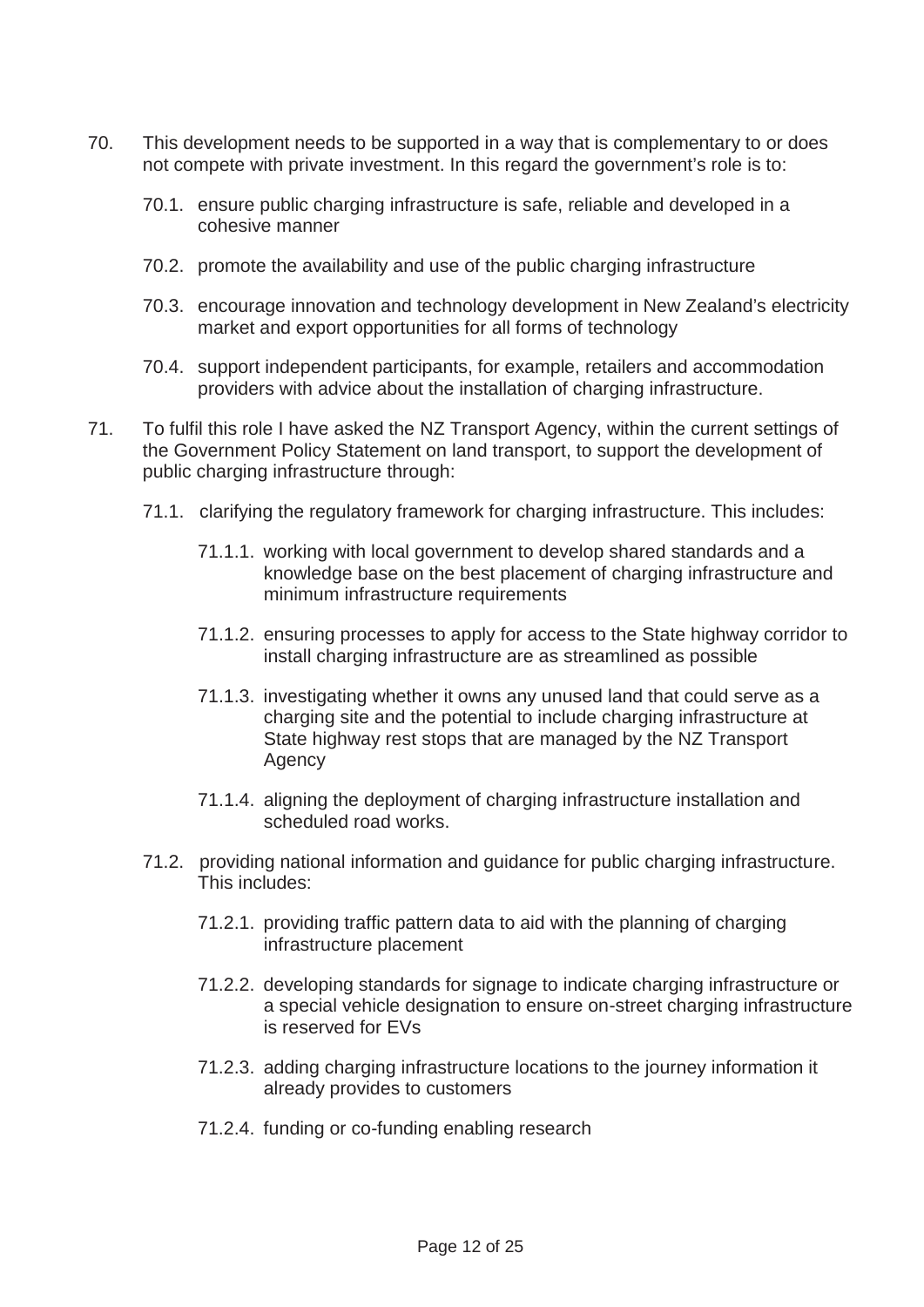- 71.2.5. supporting any shared procurement process for charging infrastructure to maximise economies of scale.
- 72. The NZ Transport Agency will meet the cost of this work from its existing funding.
- 73. Information about public charging infrastructure will also be covered by the proposed campaign to be delivered by the Energy Efficiency and Conservation Authority. To maximise the synergies of the agencies' initiatives, I propose that the Energy Efficiency and Conservation Authority and the New Zealand Transport Agency be directed to coordinate their EV activities.
- 74. As well, officials from the Ministry of Transport and the Ministry of Business, Innovation and Employment will continue to monitor how the charging infrastructure develops over the next couple of years. This monitoring will focus on whether the infrastructure is developing in a coordinated way to minimise any potential data issues, or issues of interoperability between providers. It will also monitor the impact of EVs on national and local electricity infrastructure.

# **Providing a financial incentive through extending the road user charges exemption**

# *Exemptions from road user charges for light vehicles*

- 75. Light EVs are currently exempt from road user charges until 30 June 2020. When the Government agreed to this exemption, it was intended that it would apply until one percent of the light vehicle fleet was electric (approximately 30,000 vehicles). At this one percent threshold, the foregone revenue is in the order of \$17.5 million<sup>4</sup> per year.
- 76. Exempting EVs from road user charges is a transparent and efficient way of providing a financial incentive to encourage consumers and businesses to opt for EVs over equivalent conventional vehicles. With the current exemption, someone purchasing an EV today receives a subsidy that is worth around \$2,500 between now and 2020 when the exemption is set to expire.
- 77. Instead of the road user charges exemption, some people advocate exempting EVs from fringe benefit tax. This would only benefit certain businesses. I do not support using the tax system to encourage uptake as it would:
	- 77.1. be inconsistent with New Zealand's broad based tax system, which ensures all earnings and non-cash benefits across the economy are taxable
	- 77.2. compromise the fairness of the tax system by affording a tax advantage to those companies and employees where an EV company car is made available for private use.
- 78. Rather, in line with the proposed uptake target, I propose that the current exemption be extended until at least two percent of the light vehicle fleet is electric. This would be achieved by amending the date the existing exemption ceases.

 $4$  This is based on the existing road user charges rate of \$62 (GST inclusive) per 1,000 kilometres and an average distance travelled of 9,000 kilometres. It reflects existing policy that the exemption will end on 30 June 2020.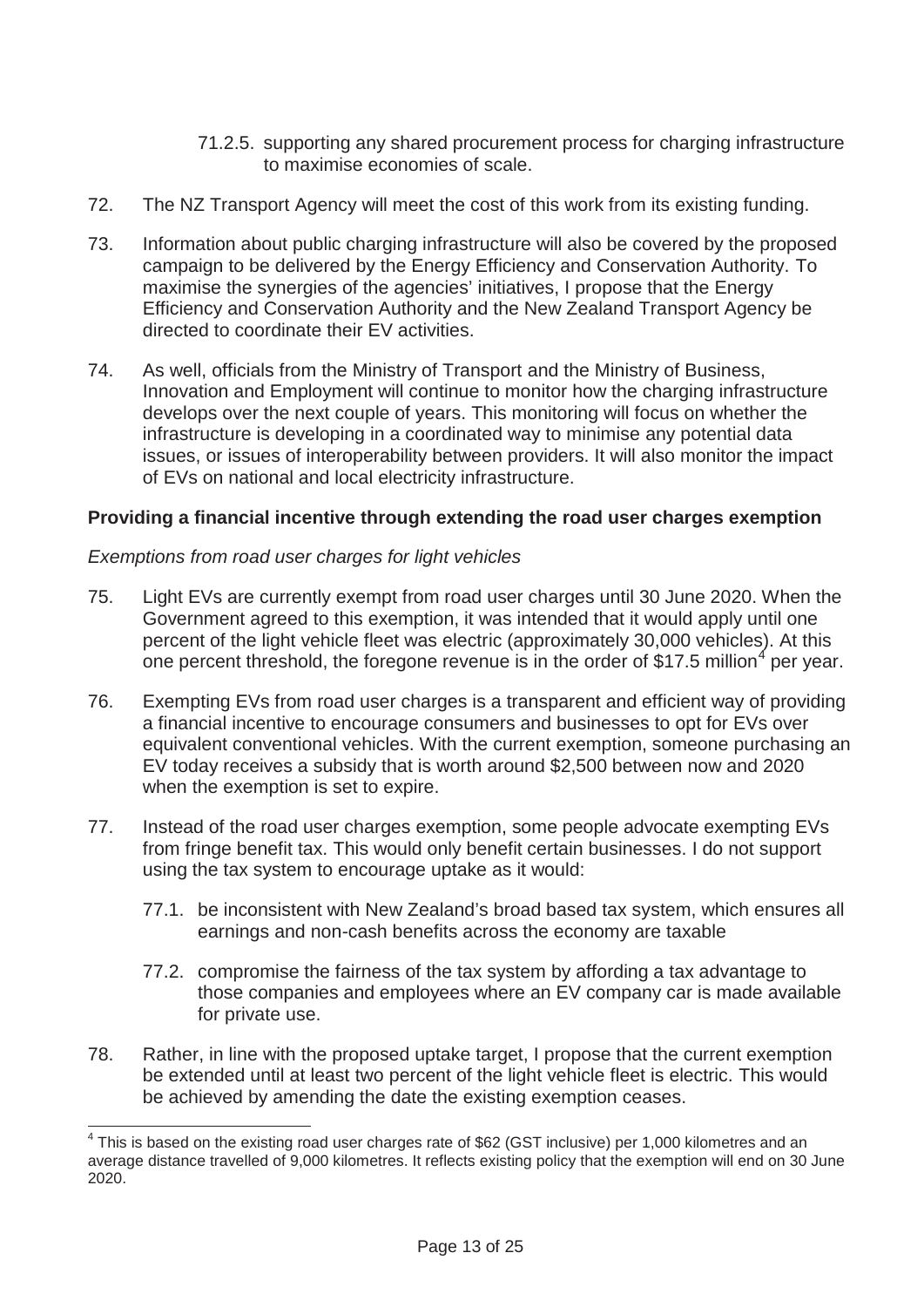- 79. The EV market is subject to significant uncertainty, including around future prices and availability. Nevertheless, modelling commissioned by officials suggests that achieving a target of two percent of the light fleet being EVs by the end of 2021 is a realistic goal<sup>5</sup>, given additional measures proposed in this paper, over and above 'business as usual'.
- 80. I propose to amend the existing road user charges exemption for light vehicles until 30 December 2021, which is when I expect the two percent target to be met. This is an 18 month extension from the existing end of the exemption. I propose that my officials carry out a review in 2019 as to whether the two percent target is likely to be met by the end of 2021, and will recommend adjustments to the end date if needed at that time.
- 81. At this threshold, the maximum foregone revenue would be in the order of \$35.7 million per year, based on current road user charges rates. Table 2 shows the annual level of foregone revenue leading up to the threshold being reached.

|                                                    | 2016  | 2017  | 2018  | 2019   | 2020   | 2021   |
|----------------------------------------------------|-------|-------|-------|--------|--------|--------|
| Projected cumulative<br>total EVs (if targets met) | 1,950 | 3,950 | 7,950 | 15,950 | 31,950 | 63,950 |
| EVs as a percentage of<br>the vehicle fleet        | 0.07  | 0.13  | 0.27  | 0.53   | 1.06   | 2.06   |
| Foregone revenue (in<br>million $$)^6$             | 1.1   | 2.2   | 4.4   | 8.9    | 17.8   | 35.7   |

*Table 2: Annual road user charges revenue foregone if uptake target for light EVs is met (calendar years)* 

82. There are concerns that if EVs are required to pay the full road user charges once the exemption ends, EVs may pay higher levels of tax than fuel efficient petrol vehicles, which would create a disincentive to purchase them. There will also be problems with over taxation for petrol plug-in hybrid vehicles, which will pay fuel excise duty for the portion of travel that uses the conventional engine, as well as road user charges for all travel, once the exemption ceases.

# *Exemptions from road user charges for heavy vehicles*

83. The heavy vehicle fleet<sup>7</sup> is much smaller in numbers than the light vehicle fleet, with approximately 150,000 vehicles making up around 3.5 percent of the total fleet. However, the heavy vehicle fleet uses roughly 20 percent of all New Zealand's fuel, so it is important to consider this sector as well if the transport sector is to reduce its total emissions.

<sup>5</sup> Assumes price parity between pure battery electric vehicles and petrol vehicles in 2024, a replacement age for new vehicles of 4 years, and expiry of the RUC exemption in 2020.

 $6$  Assumes current road user charges rate of \$62 (GST inclusive) per 1,000 kilometres.

 $<sup>7</sup>$  Heavy vehicles are defined as those having a gross vehicle mass greater than 3,500 kilogrammes. Virtually</sup> all heavy vehicles are buses or tucks.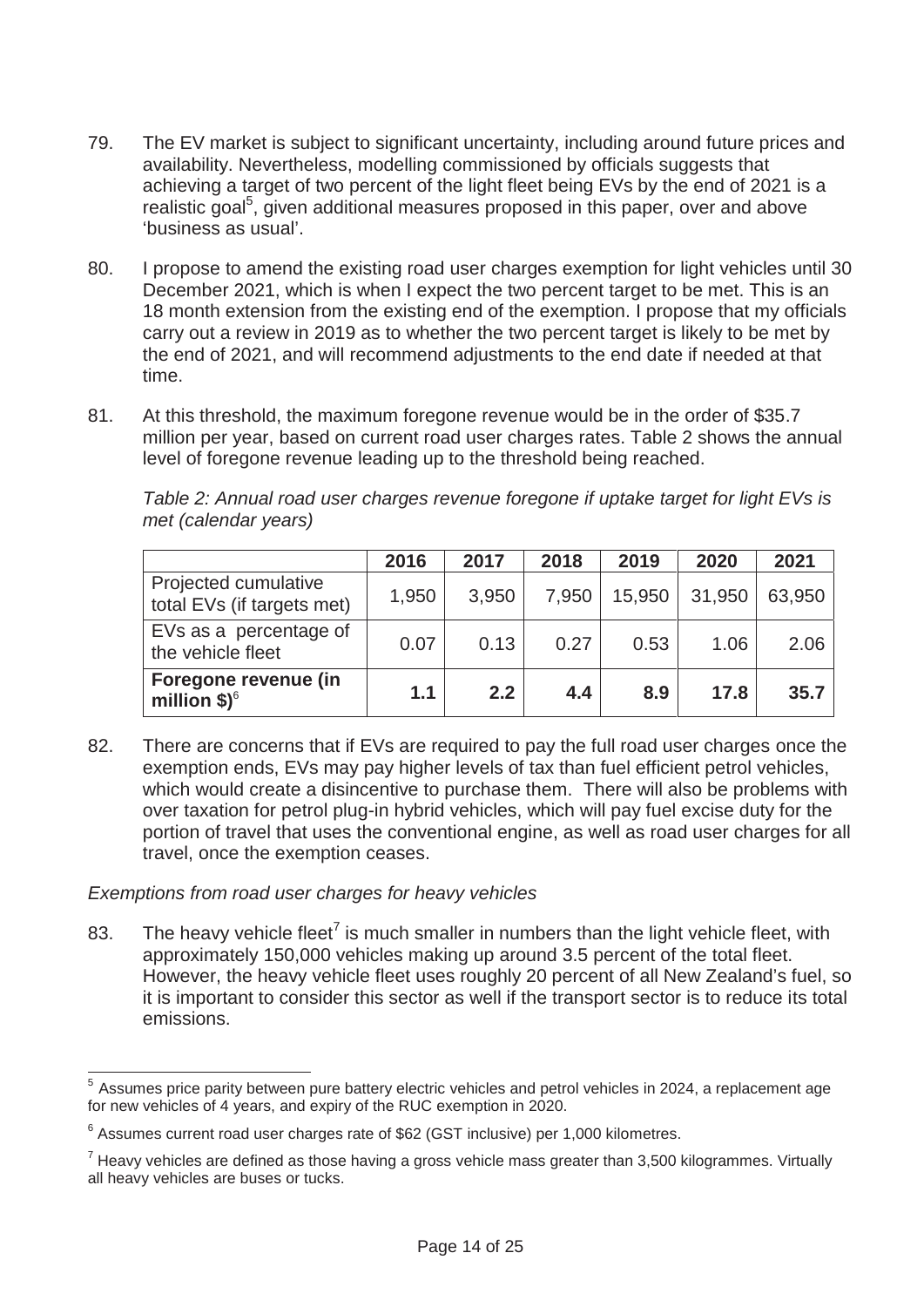- 84. I propose that amendments are made to the Road User Charges Act 2012 to enable an exemption for heavy EVs from road user charges, as it applies to light vehicles.
- 85. I also propose that this exemption initially last until 2025, rather than 2021 as for the light vehicle RUC exemption, as it is likely it will take longer for them to reach two percent of the heavy vehicle fleet (3,000 vehicles).
- 86. The number of heavy EVs is currently extremely small, with less than 60 heavy EVs known<sup>8</sup> (0.04 percent of the heavy vehicle fleet). Officials have been unable to model likely future heavy EV uptake as there is insufficient information to make any robust predictions. Current battery technologies are too heavy to provide enough power for most heavy vehicles, especially those travelling long distances, without imposing a substantial weight penalty. However, this is expected to change as battery technology develops. Electric buses and small urban delivery vehicles are likely to be among the first heavy EVs to be commercially viable, but their expected higher capital costs means they may take longer than light vehicles to increase in numbers.
- 87. A two percent uptake of EVs across the heavy vehicle fleet by 2025 would result in foregone revenue of about \$24 million per year, once the threshold is reached. A two percent uptake of EVs across the heavy vehicle fleet by 2030 would result in foregone revenue of about \$29 million per year.
- 88. It is reasonable to expect that a two percent threshold for heavy EVs would not be reached by the end of 2021, as for the light fleet. Therefore, the total amount of foregone revenue as a result of the exemptions for both light and heavy vehicles would not be as high as \$64.7 million in any one year. Rather, a loss of foregone revenue in the order of up to \$40 million might be experienced by the end of 2021. This would be followed by a maximum of \$29 million per year foregone revenue by 2030, assuming two percent of the heavy fleet is electric by that time.
- 89. Nevertheless, the loss of foregone revenue would have implications for the National Land Transport Programme, if the risks are not properly managed. The key risks are that:
	- 89.1. other road users would face greater increases to fuel excise duty and road user charges over this period to offset the foregone revenue, and/or
	- 89.2. desirable transport investment may need to be reduced or delayed.
- 90. These risks would be managed as existing revenue and expenditure pressures currently are. The New Zealand Transport Agency Board would decide on the projects to be prioritised for funding in the National Land Transport Programme. These decisions would be made in line with the Government's priorities articulated in the Government Policy Statement on Land Transport.
- 91. Because of the high degree of uncertainty around likely level of heavy EV uptake, I propose that officials carry out a review in 2019, at the same time as the review for

 $8$  In Wellington there are currently 57 electric trolley buses operating although these are planned to be decommissioned, and the Kapiti Coast District Council is using an electric rubbish truck. Data is not sufficiently robust to be certain there are no other licensed vehicles.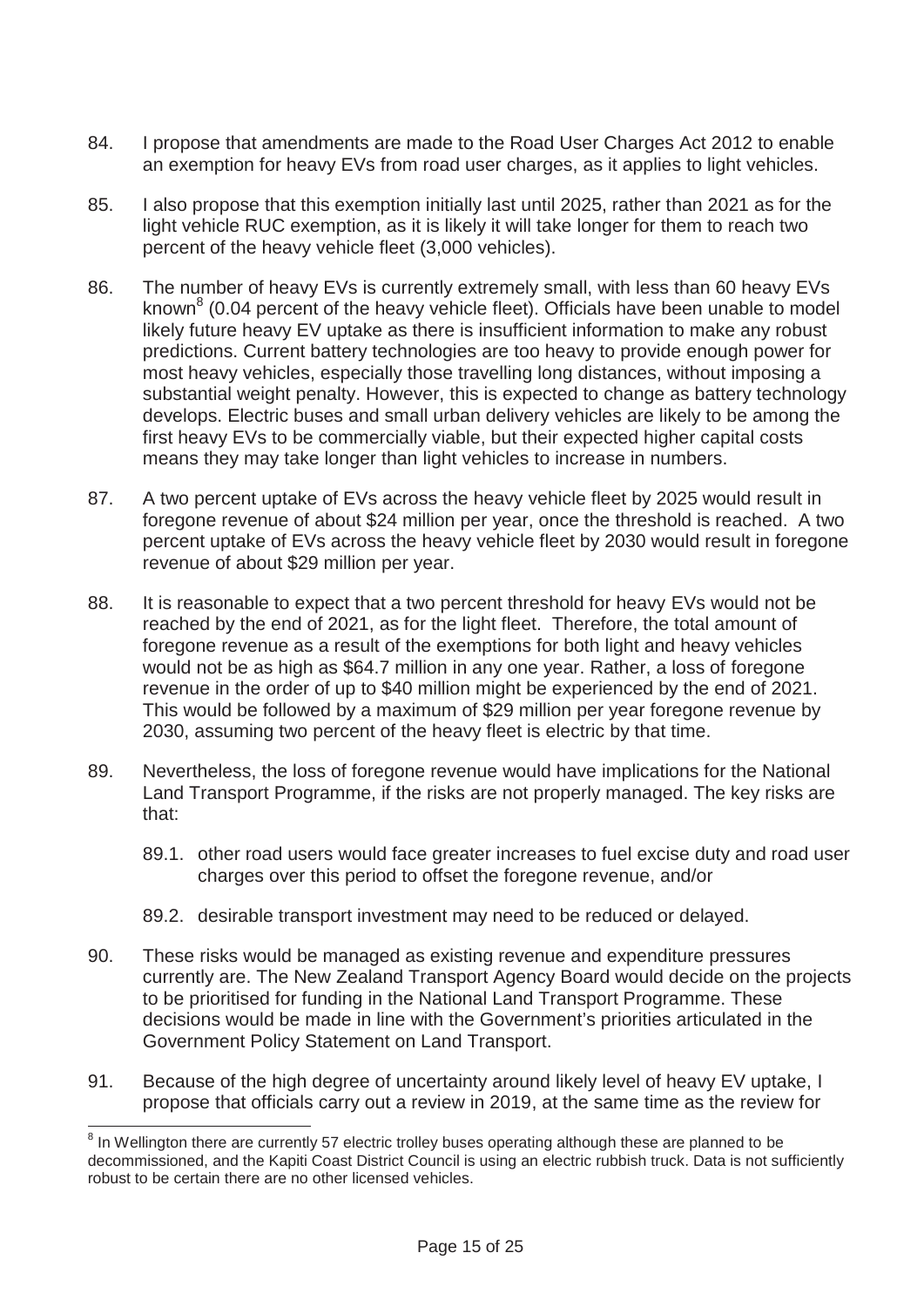light vehicles, as to whether the two percent target is likely to be met by the end of 2025, and will recommend adjustments to the end date if needed at that time.

92. There is also the risk that EVs do not become cost effective without the exemption before 2021. This would put pressure on the government to continue the exemption.

# **Ensuring current tax rules are not discouraging companies from opting for EVs**

- 93. Industry representatives have raised concerns that two areas of tax law may be discouraging the purchase of EVs by companies. The first concern is that the current tax depreciation rate that applies to EVs may be wrong. This results in periods of over taxing business income.
- 94. The second concern relates to the method for calculating fringe benefit tax, where an employee is able to use a company EV for private purposes. The concern is that the fringe benefit tax calculation is overvaluing and thus overtaxing the private use of a company EV.
- 95. To address these issues, I propose that Inland Revenue, in consultation with industry stakeholder groups, review the depreciation rate and the method used to calculate fringe benefit tax as they relate to EVs, and report on the results to the Minister of Revenue and subsequently to the Minister of Transport by 31 March 2017.
- 96. If there is evidence that shows that the current tax rules are overtaxing EVs then this would provide a strong case for change. The evidence base should include data on the fixed and operating costs of EVs, and evidence that would assist in determining the expected decline in value of EVs.
- 97. Relevant industry groups, for example, Drive Electric, EV manufacturers and the Sustainable Business Council, are likely to be well placed to provide the evidence base to assist with these reviews.

# **Addressing the small ACC levy overcharge on plug-in hybrid EVs**

- 98. Currently the owners of petrol plug-in hybrid EVs pay an estimated \$15 to \$40 more per year in ACC levies than equivalent diesel or pure EV owners<sup>9</sup>.
- 99. This overcharge occurs because plug-in hybrid EVs are classified as 'non-petrol driven' vehicles by the New Zealand Transport Agency. Non-petrol driven vehicles are charged a higher ACC levy as part of their annual vehicle licence fee as it is assumed they do not pay the ACC levy that is included in the price of petrol. However, as plugin hybrid EVs may use petrol for approximately 40 percent of their travel, they end up being charged additional ACC levy payments.
- 100. I propose that my officials work with the Ministry of Business, Innovation and Employment, which has oversight for the ACC legislation, along with the ACC, to investigate how this overcharging might be addressed and report back to Cabinet by 1 October 2016. It is possible that changes would require amendments to legislation

 $^9$  The issue does not arise if a plug-in hybrid also uses diesel power, as it would not pay the ACC levy as part of the fuel costs. At present there are no diesel plug-in hybrid electric vehicles.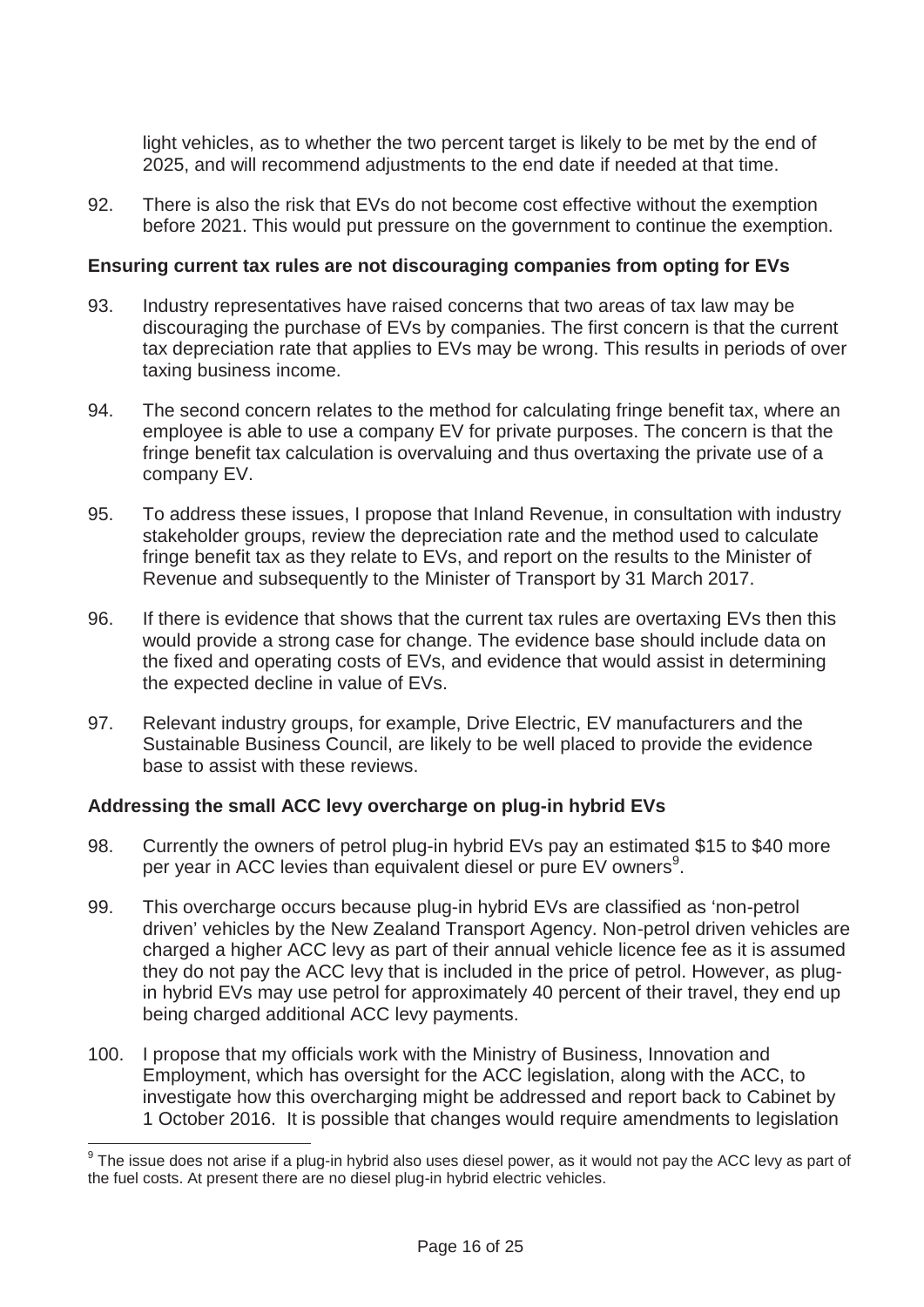and these can be considered as part of the proposed package of legislative amendments presented in this paper.

# **Allowing EVs access to bus and high occupancy vehicle lanes**

- 101. A range of incentives, other than direct subsidies, have been used in other countries as part of programmes to promote deployment of EVs. Of these other measures, access by EVs to bus and high occupancy vehicle lanes (lanes where a vehicle must have more than a certain number of occupants) has been reported to have the highest value as an incentive to the owners.<sup>10</sup> Access to such lanes enables EV owners to travel more quickly than vehicles otherwise held up in traffic, so gives a direct advantage to the owner. This advantage diminishes with EV uptake.
- 102. I propose to remove the regulatory barriers that prevent RCAs from allowing EVs into bus and transit lanes. This would require amending land transport Rules<sup>11</sup>. It would also require a minor amendment to the Land Transport Act 1998 to empower road controlling authorities to make bylaws for that purpose.
- 103. Under this option, RCAs would maintain the flexibility to choose which bus and transit lanes EVs could access, allowing them to manage transport priorities along a corridor, including balancing EV promotion with network efficiency.
- 104. If the power was used by an RCA, it would add a small cost (the level of which is yet to be determined) in terms of planning, monitoring, enforcement, and implementing road markings and signage.

# **Leadership and coordination of the government-industry EVs package**

- 105. To provide ongoing leadership and coordination for the total government-industry package in Appendix 1, I propose establishing a coordinating group convened by central government. The group would have seven to eight people representing industry, local government and relevant government agencies. This type of arrangement is supported by stakeholders.
- 106. I also propose that Cabinet invite the Minister of Transport to decide on the terms of reference, membership and administrative arrangements for the EVs group.

# **Legislative implications**

107. Legislative change would be required to expand the purpose of an existing levy so that it can be used to resource initiatives relating to EVs. Legislative change is also required to exempt heavy EVs from road user charges and to clearly empower RCAs to make bylaws allowing EVs into special vehicle lanes. If Cabinet agrees to these proposals,

Section 9(2)(f)(iv)

<sup>&</sup>lt;sup>10</sup> See for example: http://www.thelocal.no/20150506/norway-strips-electric-cars-of-ke

<sup>&</sup>lt;sup>11</sup> The Land Transport (Road User) Rule 2004, and related provisions in Land Transport Rule: Traffic Control Devices 2004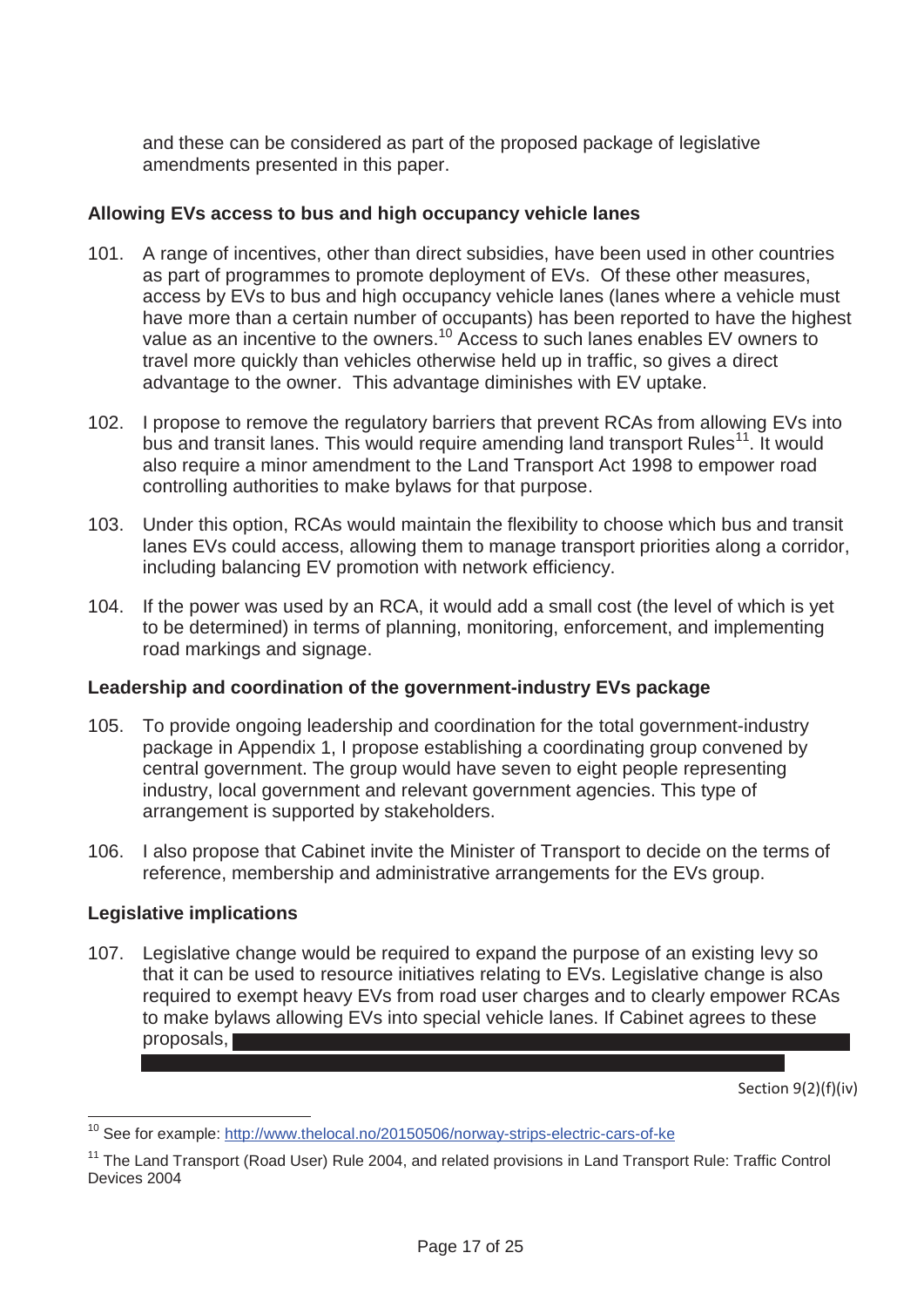- 108. An amendment to the Accident Compensation Act 2001 may be required to address the anomaly of petrol plug-in hybrid vehicles overpaying. This will be the subject of a separate report back.
- 109. Extending the exemption for light EVs can be done via an Order in Council under the Road User Charges Act 2012.

### **Financial implications**

### *The proposals*

- 110. The proposals in this paper do not require any additional funding from the Crown at this stage. The report back on levy and other funding option for the contestable fund may have its own financial implications on the Crown.
- 111. The loss of revenue due to the extension of the road user charges exemption will be reflected in lower revenue available to the National Land Transport Fund. This will be managed by the NZ Transport Agency Board in their approval of projects that can be funded.
- 112. The cost of developing the policy, estimated at \$100,000, will be met from the existing 2015/16 baselines of the Ministry of Transport and the Ministry of Business, Innovation and Employment
- 113. Should the package be approved, ongoing costs will be funded as follows:
	- 113.1. the Energy Efficiency and Conservation Authority will reprioritise \$1 million per annum of its baseline, initially for five years (2016/17 – 2020/21), to fund the information campaign
	- 113.2. the Energy Efficiency and Conservation Authority will allocate up to \$4 million through a mixture of reserves and reprioritisation of its existing baseline for 2016/17 for the contestable fund
	- 113.3. a levy from consumers will be investigated to cover the contestable fund in later years, as well as other funding options.
- 114. If a levy or other funding approach is not approved, the contestable fund may exhaust its funding beyond 2016/17.

### *Financial effect of kickstarter funds on agencies*

- 115. If government departments receive capital increases as part of the kickstarter package, their liability for capital charge (currently 8 percent per annum) will increase. There will also be increases in depreciation charge due to higher value assets. This would only be significant for departments with large fleets which receive high kickstarter amounts.
- 116. If the departments received the kickstarter amounts as revenue, they would need to retain the amount as surplus at the end of the financial year. Departments usually receive contributions to asset purchase as capital injections.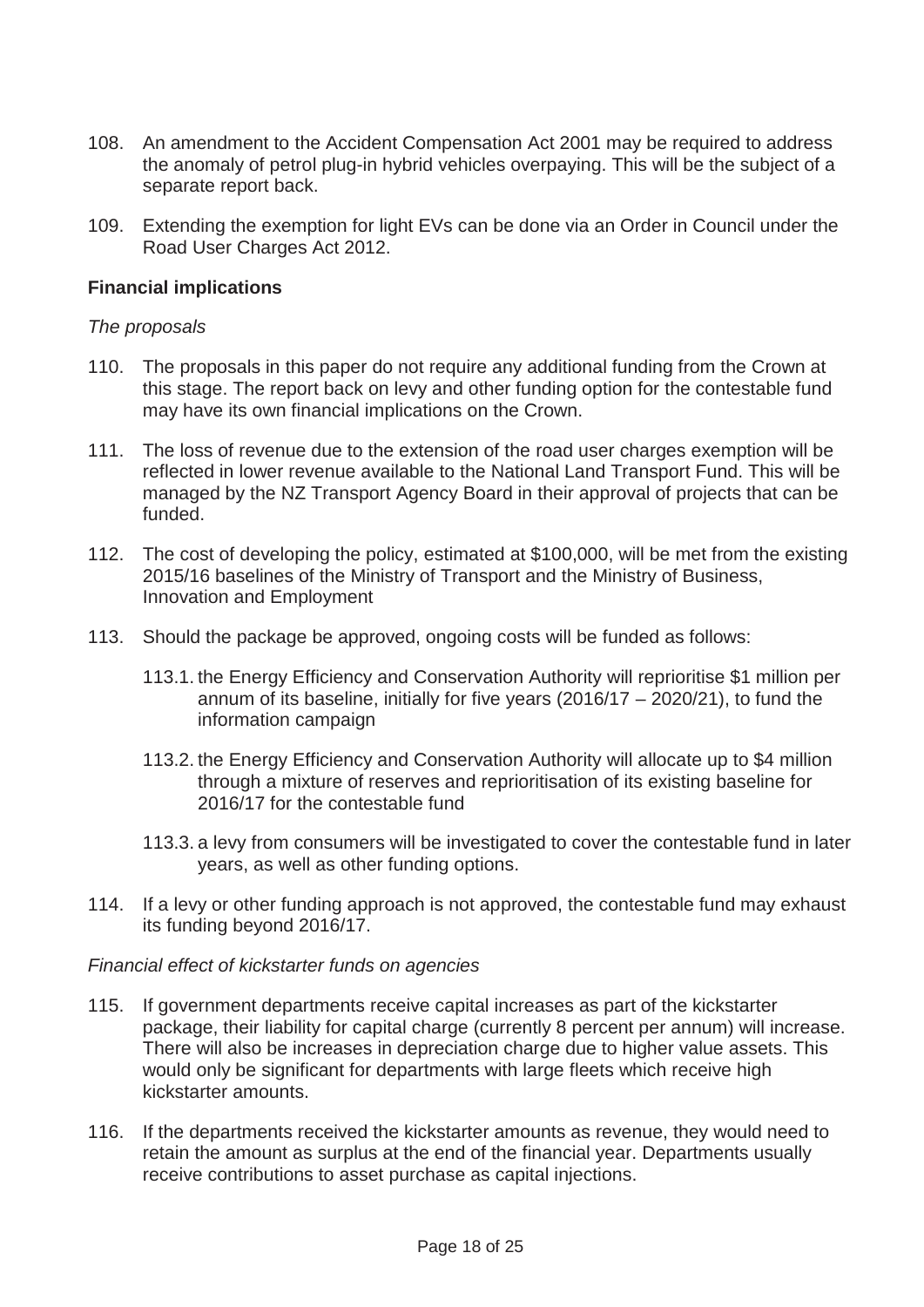- 117. Non-departmental agencies that received kickstarter amounts would account for the money as appropriate.
- 118. These financial impacts of the kickstarter scheme on the recipient agencies will need to be considered as part of implementation.

# **Consultation**

- 119. The government-industry EVs package was developed by a group from industry, local government and central government. The companies and organisations involved were: the Sustainable Business Council, Air New Zealand, Mighty River Power, Vector, Contact Energy, the Electricity Network Association, Wellington Electricity, Drive Electric, the New Zealand Automobile Association, the Motor Industry Association, the Imported Motor Vehicle Industry Association, Local Government New Zealand, Auckland Transport, Wellington City Council, Greater Wellington Regional Council, Tararua District Council, Christchurch City Council, the Ministry of Business, Innovation and Employment, the Ministry for the Environment, the Energy Efficiency Conservation Authority and the Ministry of Transport.
- 120. The following government agencies were consulted on this paper, and their feedback has informed this paper – the Energy Efficiency and Conservation Authority, Inland Revenue Department, Ministry of Business, Innovation and Employment (Government Procurement, Energy Markets Policy and ACC Policy), Ministry for the Environment, Ministry of Foreign Affairs and Trade, NZ Transport Agency and the Treasury. The Department of the Prime Minister and Cabinet has been informed.

# **Departmental comment – Treasury**

# *Proposed contestable fund*

- 121. Further analysis in the following areas is required to ensure that the activities supported through the contestable fund are of high value:
	- 121.1. the target recipients of the funding
	- 121.2. the appropriate forms of funding
	- 121.3. the potential to extend the scope of the fund to other low emission technologies.
- 122. In particular, further work is needed to understand the particular problem which the public sector 'kickstarter' payment is intended to address and whether this is the appropriate policy lever to address it.

# *Proposed road user charges exemption*

- 123. The Treasury does not support the proposed extension of the road charges exemption for light EVs, or the introduction of an exemption for heavy EVs because:
	- 123.1. road user charges reflect the damage to roads and congestion that vehicles cause. EVs contribute to this so should face the cost. Crown financial support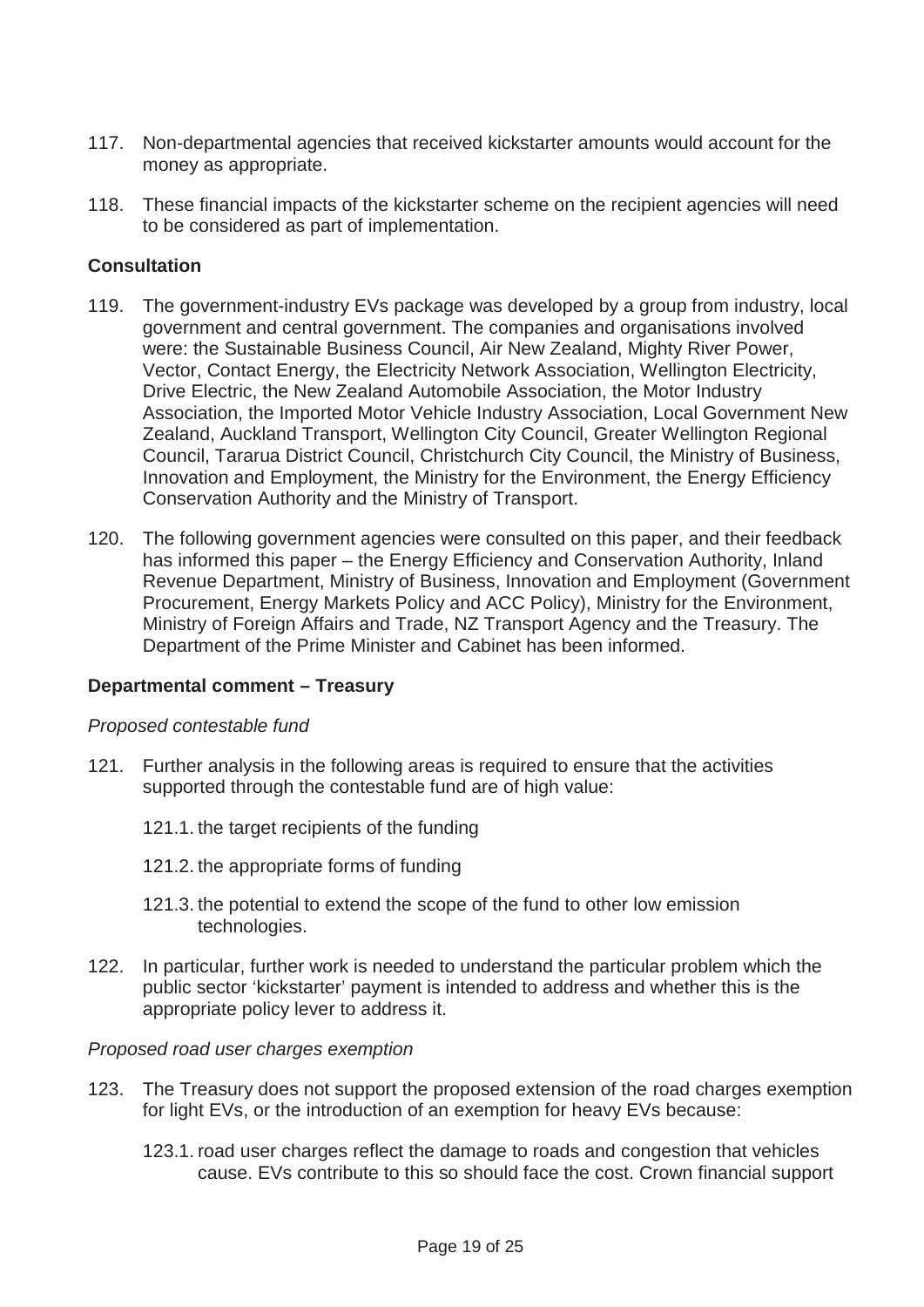for the uptake of EVs should be explicitly linked to the level of public benefits associated with their use

- 123.2. an exemption to road user charges will not address the identified barrier to EV uptake of a higher upfront purchase price. Support in accessing finance and making more informed long term decisions could be more appropriate
- 123.3. extending the exemption until 2 percent of the fleet is electric creates uncertainty to consumers on how long the exemption will last for (and therefore the value to them), as well as fiscal uncertainty for the Crown on the level of foregone revenue from the exemption. Time-limited measures which provide a specific amount of financial support would resolve these issues
- 123.4. once an exemption is in place, it may be presentationally difficult to remove as EVs that were economic under the exemption may no longer be economic once they must face the full cost

### **Next steps and publicity**

- 124. I expect there to be a high level of interest in the government-industry EVs package and particularly in the contribution that central government will make. If Cabinet agrees to the proposals for this contribution, details of it will be made at an event shortly after decisions have been taken.
- 125. The announcement, at the event, could be made with the key participants involved in the package's development. This could reinforce the fact that government will be making a contribution to the wider government-industry EVs package.
- 126. A copy of this Cabinet paper including attachments will be published on the Ministry of Transport website at the same time as the package is announced.
- 127. I will publicly consult on a range of options to expand an existing levy so that one may be used to fund transport energy initiatives such as the EV package.

# **Human rights, gender, disability, legislative implications**

128. There are no human rights, gender, or disability implications.

# **Regulatory Impact Analysis**

129. A regulatory impact statement (RIS) is attached. The transport sector independent RIS panel has reviewed the RIS prepared by the Ministry of Transport and considers that the information and analysis summarised in the RIS partially meets the quality assurance criteria. There is a lack of strong evidence to demonstrate the options would be effective in improving the uptake of EVs.

### **Recommendations**

130. I recommend that the Committee: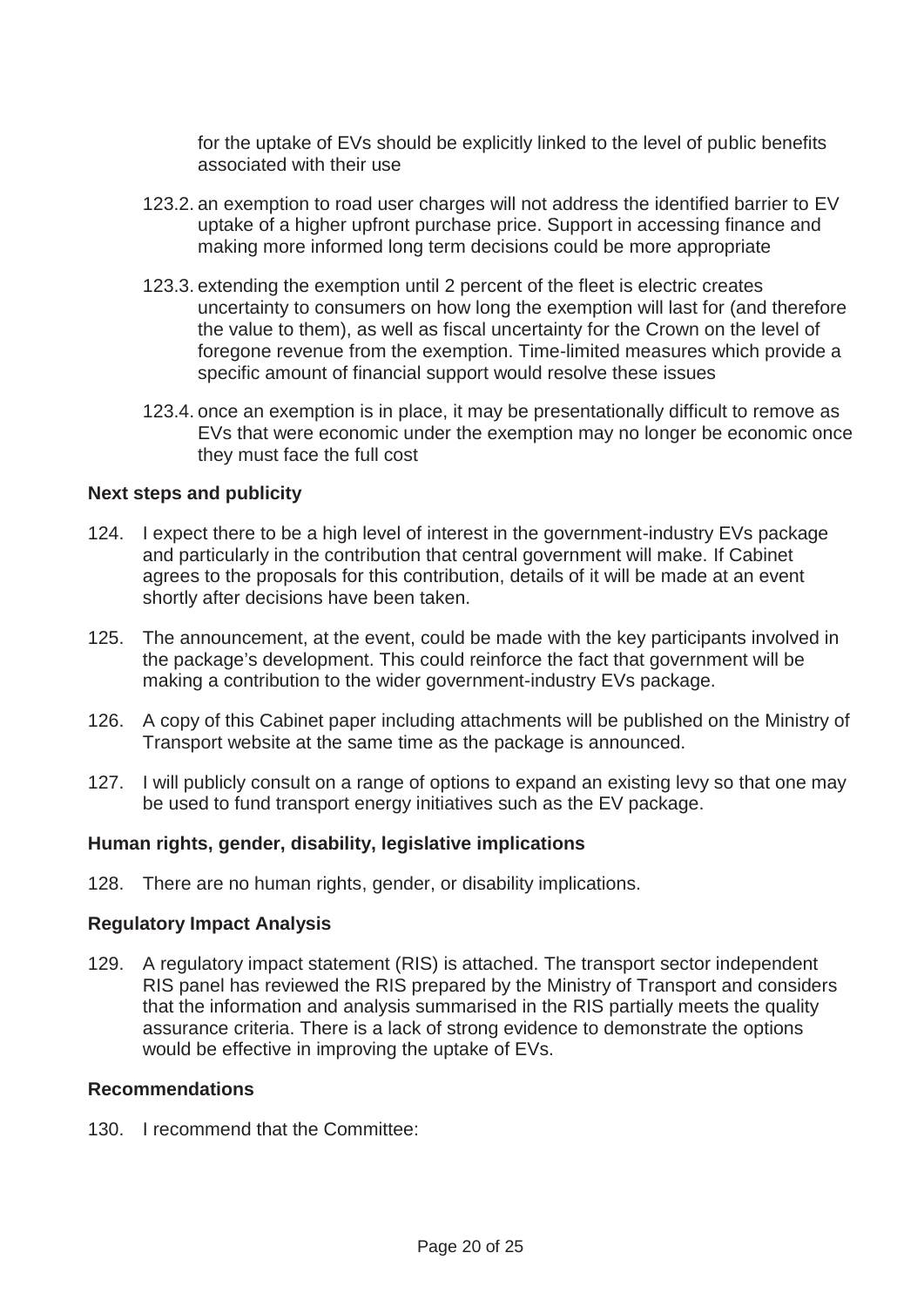- 1. **note** that electric vehicles (EVs) (including both motor vehicles powered solely by electric batteries as well as plug-in hybrid electric vehicles that operate on a combination of externally charged batteries, along with a petrol or diesel motor) offer a way to leverage greater value from our renewable electricity supply and to reduce transport greenhouse gas emissions, without compromising individual mobility or economic growth
- 2. **note** that officials have worked with key business leaders and local government to develop a government-industry package of measures to speed the uptake of EVs and the proposals in this paper represent central government's contribution to this package

# *An EVs information and promotion campaign*

- 3. **agree** that the Energy Efficiency and Conservation Authority deliver an information and promotion campaign for EVs that would be directed at businesses and household consumers
- 4. **direct** the Energy Efficiency and Conservation Authority to reprioritise \$1 million per year from its baseline funding from 2016/17 to resource the information and promotion campaign
- 5. **note** that oversight of the information and promotion campaign will be provided by the Ministry of Business, Innovation and Employment

### *Joint procurement across the government and private sector fleets*

- 6. **note** that a potential way to reduce the relatively higher purchase prices of EVs and the limited range of models available in New Zealand would be to have joint procurement across the government and private sector fleets
- 7. **direct** the Ministry of Business, Innovation and Employment to investigate the feasibility of having joint public and private sector fleet procurement, including preferred administrative arrangements, and to report back to the Ministers of Transport and Economic Development by 30 June 2016
- 8. **note** that the costs of the investigation into the feasibility of joint procurement would be funded by the Ministry of Business, Innovation and Employment and the Ministry of Transport from existing baseline funding

# *A contestable fund to drive uptake*

- 9. **agree** that a contestable fund of up to \$6 million per year be established to co-fund industry and government initiatives aimed at driving EV uptake
- 10. **agree** that the contestable fund be administered by the Energy Efficiency and Conservation Authority with oversight provided by the Ministry of Business, Innovation and Employment
- 11. **agree** that the costs of the contestable fund will initially be met through the use of Energy Efficiency and Conservation Authority reserves and reprioritisation of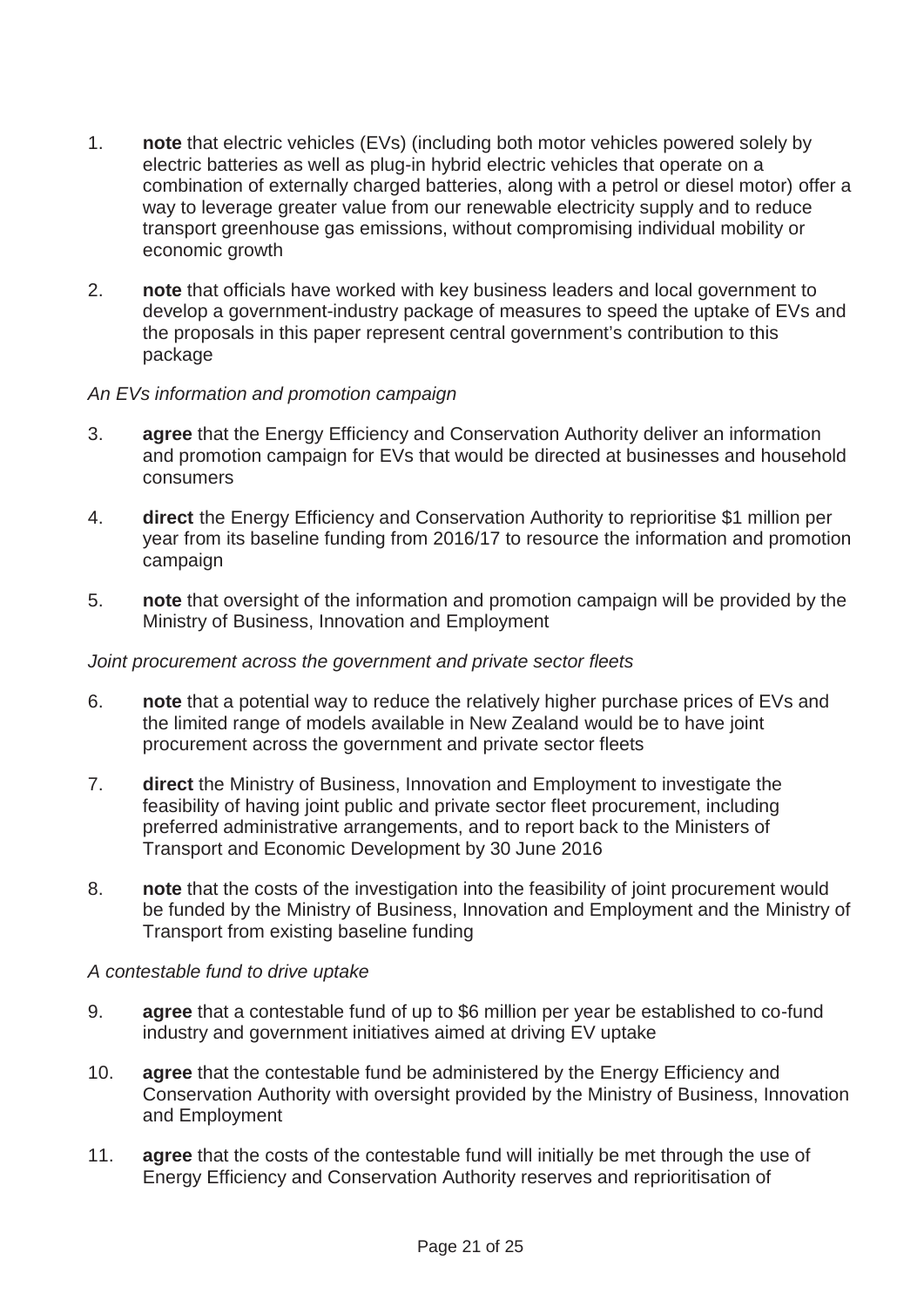expenditure within Vote Business, Science and Innovation: Energy Efficiency and Conservation totalling up to \$4 million to the end of 2016/17

- 12. **agree** that the funding would be allocated based on a set of guiding principles that will be agreed by Cabinet
- 13. **note** that there are options for legislative change to expand the purposes of an existing levy to recover the costs of the contestable fund post 1 July 2017
- 14. **invite** the Minister of Transport and the Minister of Energy and Resources to report back with recommendations for funding options, which include possible changes to an existing levy, and principles for allocation of the fund, by 30 May 2016 (noting there would be public consultation on the expanded levy options)
- 15. **note** that the report back will include advice on the implications of any direct and indirect subsidies for EVs, including the road user charges exemptions set out in recommendations 26 to 33 below
- 16. **note** that the scope of the contestable fund could be expanded in the future to include other low or zero emission technologies once it is operational
- 17. **agree** that the criteria used for allocating the contestable fund, including costs of establishment and administration, along with decisions about co-funding rates be approved by the Ministers of Transport and Energy and Resources

# **OR (Treasury preferred) replace recommendations 14, 15, 16, 17 and 21 with:**

18. **invite** the Minister for Transport and the Minister for Energy and Resources to report back to the Committee on how a contestable fund could best be utilised to help the uptake of low emission technologies

### *A demonstration of EVs in government fleets*

- 19. **agree** that there be an EVs demonstration across the government fleets initially involving approximately 24 vehicles and that the estimated cost of \$500,000 be funded from the contestable fund in recommendation 9 above, noting that the intention would be to expand the demonstration
- 20. **direct** the Ministry of Business, Innovation and Employment to commence the EVs demonstration in 2016 and to report back to the Ministers of Transport and Economic Development, within six months of the trial commencing, on the potential for the demonstration to be expanded

# *A financial 'kickstarter' for the purchase of EVs in government fleets*

21. **agree** that to overcome resourcing barriers a financial 'kickstarter' of \$1 million be available to government agencies to cover the price differential between an EV and the equivalent conventional vehicle and that this funding be sourced from the contestable fund in recommendation 9 above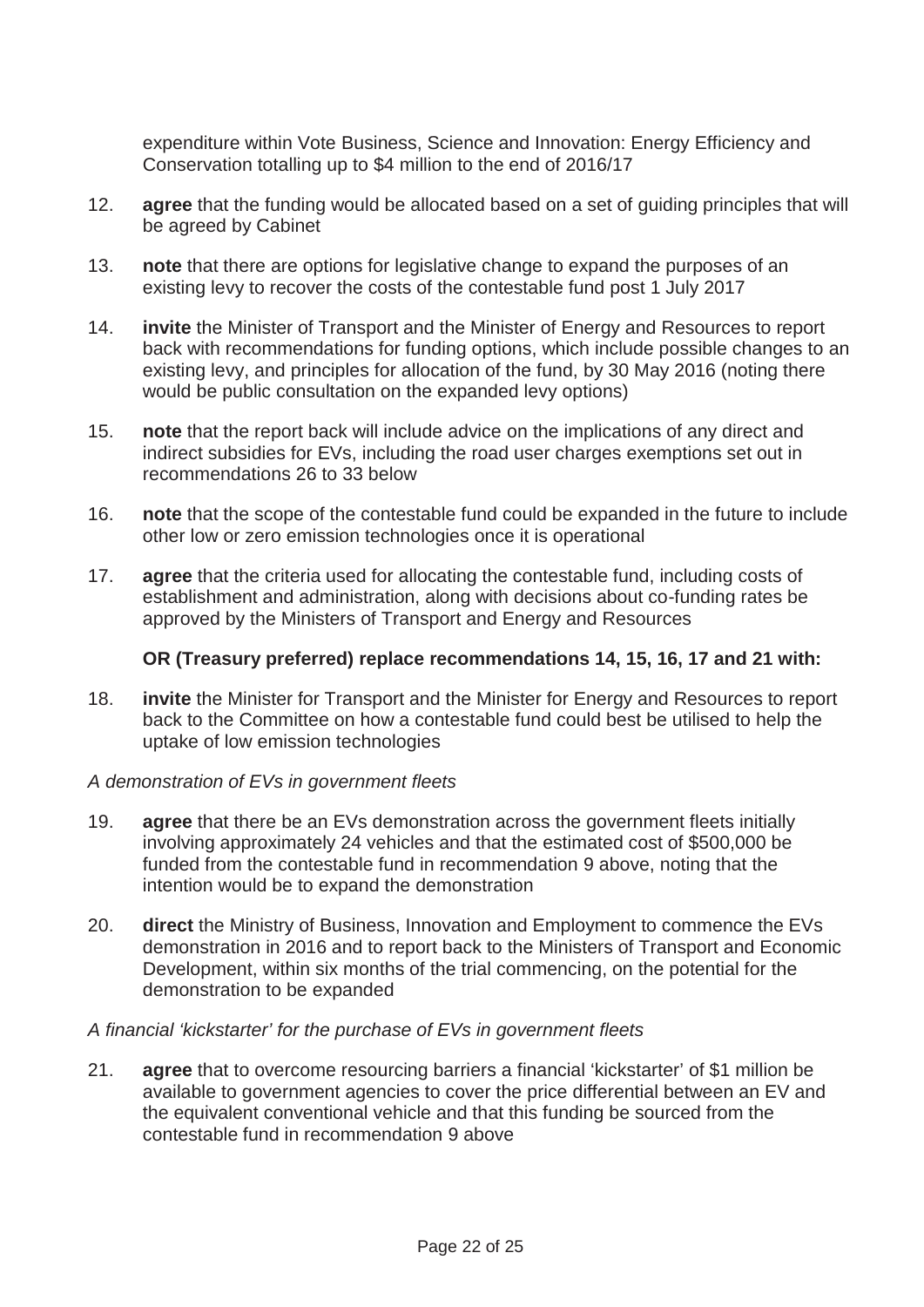# *Targets for EV uptake*

- 22. **note** that having 'New Zealand Inc' targets would focus industry and government efforts in gaining a visible increase in the number of EVs in the vehicle fleet
- 23. **agree** that the EVs package include the target of EVs making up two percent of the vehicle fleet by the end of 2021, noting that achieving this target implies new EV registrations would need to double each year

### *Supporting the development of public charging infrastructure*

- 24. **note** that the New Zealand Transport Agency will be supporting the development of public charging infrastructure through clarifying the regulatory framework and providing national information and guidance
- 25. **direct** the New Zealand Transport Agency and the Energy Efficiency and Conservation Authority to coordinate their activities in supporting the development of public charging infrastructure

### *Extending the road user charges exemption*

- 26. **note** that light EVs are exempt from road user charges until 30 June 2020 and the exemption is an efficient way of providing an incentive to encourage the purchase of EVs
- 27. **rescind** Cabinet's earlier decision of 16 April 2012 that the road user charges exemption for light EVs end on 30 June 2020 [CAB Min (12) 12/6A (11) refers]
- 28. **agree** that light EVs be exempt from road user charges until they comprise two percent of the light vehicle fleet, which is expected to occur by the end of 2021
- 29. **agree** that the exemption from road user charges for light EVs be extended until 31 December 2021, but that the appropriateness of this date, relative to the target of two percent of the fleet, be reviewed in 2019
- 30. **note** that the two percent threshold for the light vehicle fleet equates to an estimated maximum loss of foregone revenue of around \$35.7 million per year once the threshold is reached, assuming current road user charges rates
- 31. **agree** that the road user charges exemption for EVs be extended to electric heavy vehicles, including trolley buses, and that the exemption apply until heavy EVs comprise two percent of the heavy vehicle fleet
- 32. **agree** that the exemption from road user charges for heavy EVs be set to end on 31 December 2025, and that this date be reviewed as part of the 2019 review agreed in recommendation 29
- 33. **note** that the two percent threshold for the heavy vehicle fleet equates to a maximum loss of foregone revenue of around \$29 million per year assuming the threshold is reached by 2030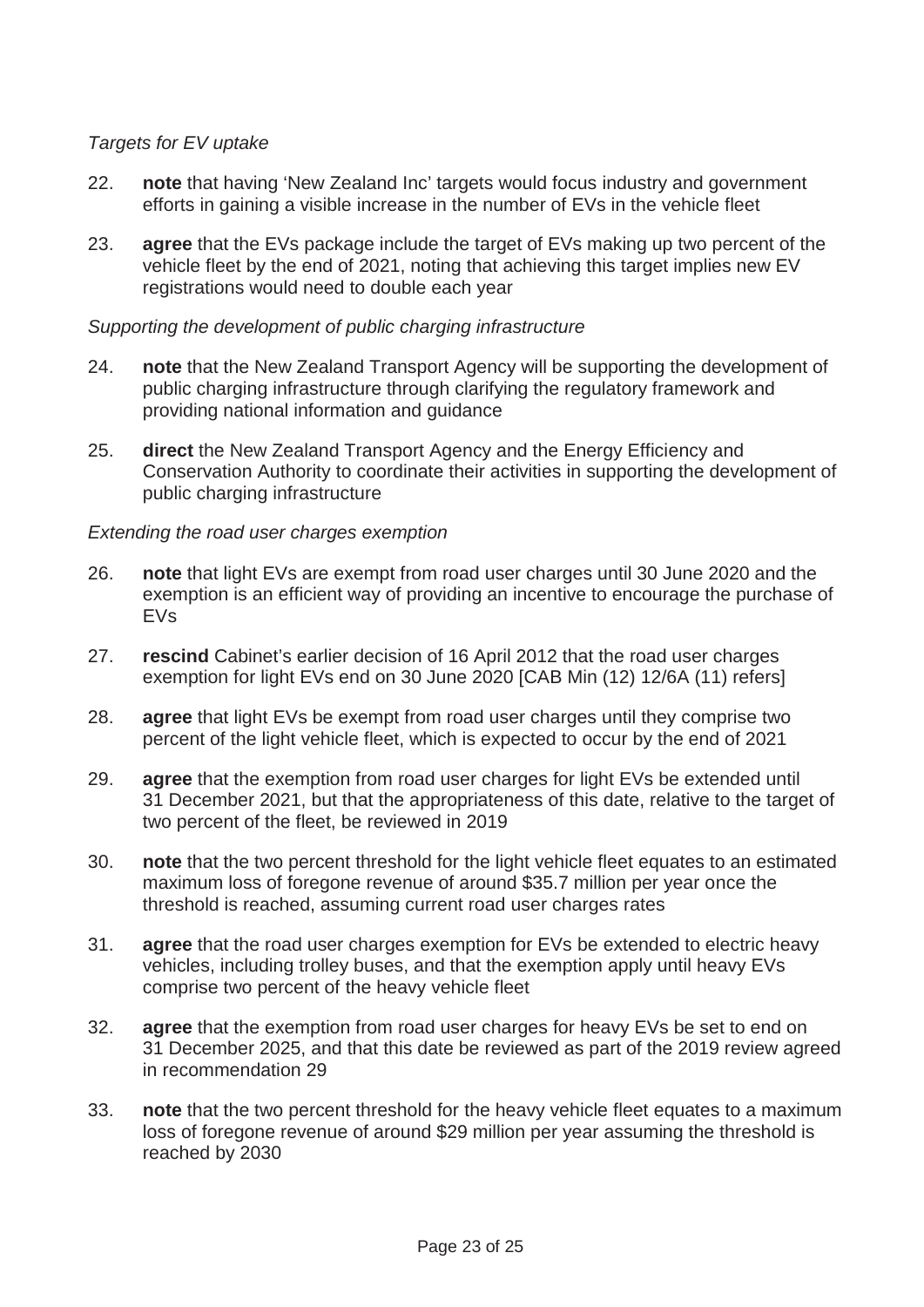# **Or (Treasury preferred) – replace recommendations 26-33 with:**

34. **invite** the Ministers of Transport and Energy and Resources to report back to Cabinet on options to address the upfront price barrier to EV uptake

# *Ensuring tax rules do not disadvantage companies choosing EVs*

- 35. **note** that the current tax rules may be overtaxing business investment in EVs
- 36. **direct** Inland Revenue, in consultation with industry stakeholder groups, to review the depreciation rate and the method used to calculate fringe benefit tax as they relate to EVs, and that these reviews be added to the Government's Tax Policy Work Programme
- 37. **invite** the Minister of Revenue to report on the results of these reviews to the Minister of Transport by 31 March 2017

# *Addressing the small ACC levy overcharge on plug-in hybrid EVs*

- 38. **note** that the owners of petrol plug-in hybrid EVs are overcharged a small amount in ACC levies because they are classified as 'non-petrol driven' and so they pay a higher annual levy, even though some of their operation is using a petrol engine
- 39. **direct** officials to work with the Ministry of Business, Innovation and Employment, which has oversight for the ACC legislation and the ACC, to investigate how this overcharging might be addressed and report back to Cabinet by 1 October 2016 with recommendations
- 40. **agree** that if any changes require amendments to the Accident Compensation Act 2001 these can be considered as part of the proposed package of legislative amendments presented in this paper

# *Allowing EVs access to bus and high occupancy vehicle lanes*

41. **agree** to amend the Land Transport Act 1988 to clearly empower road controlling authorities to make bylaws allowing EVs to use special vehicle lanes and make amendments to the Land Transport (Road User) Rule 2004, and related provisions in Land Transport Rule: Traffic Control Devices 2004 to enable Road Controlling Authorities to allow EVs access to bus and high occupancy vehicle lanes

# *Leadership and coordination of the government-industry package*

- 42. **agree** that to provide ongoing leadership and coordination for the total governmentindustry package in Appendix 1, a government agency convene a group of seven to eight representatives from industry, local government and relevant government agencies
- 43. **invite** the Minister of Transport to decide on the terms of reference, membership and administrative arrangements for the group referred to in recommendation (42) above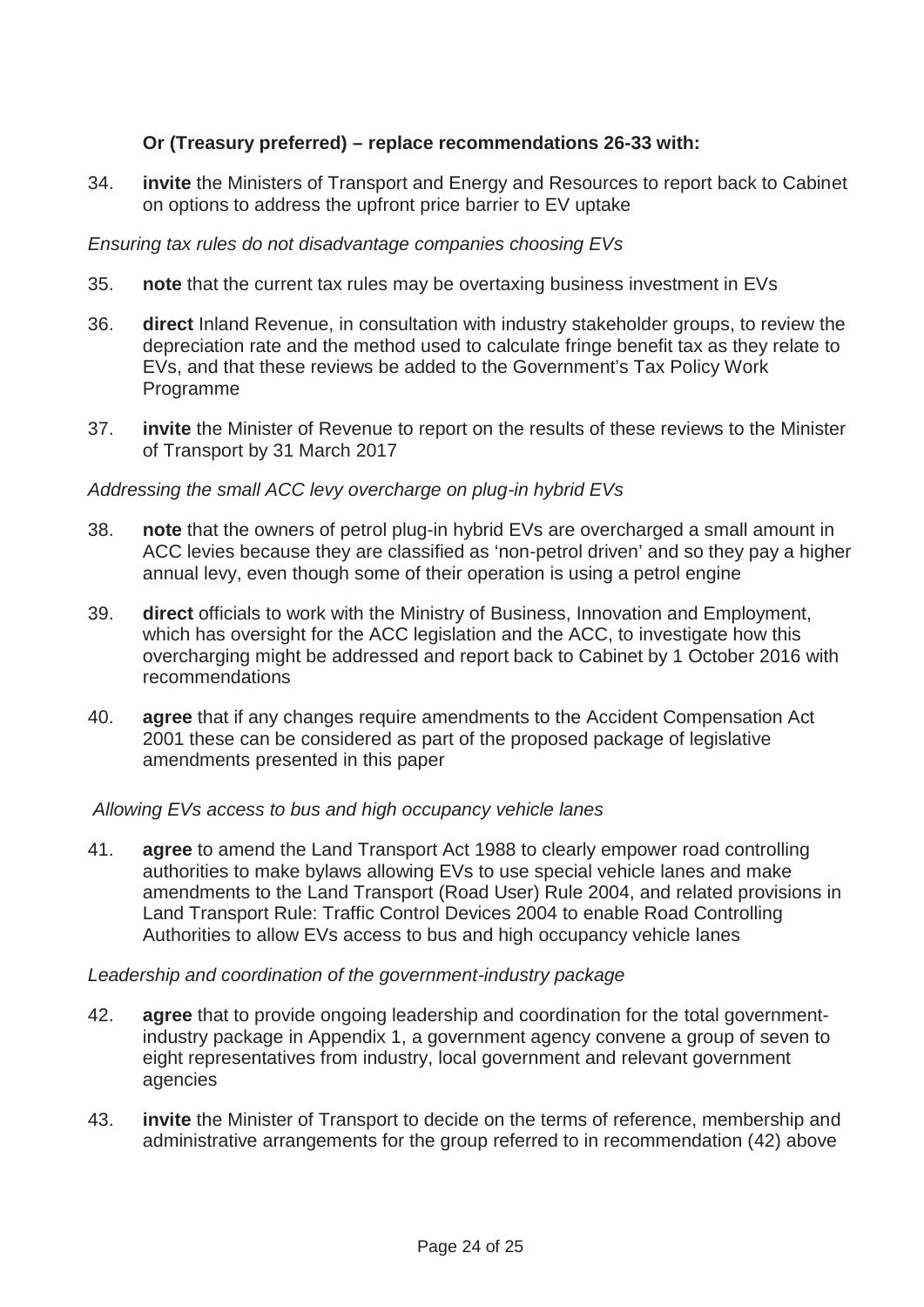# *Securing legislative change*

44. **invite** the Minister of Transport to issue drafting instructions to the Parliamentary Counsel Office to give effect to the decisions in recommendations (27), (28) and (31)

### *Next steps and publicity*

- 45. **note** that the details of the central government contribution to the government-industry EVs package will be announced shortly after Cabinet has taken its decisions
- 46. **agree** that the Ministry of Transport publish a copy of this Cabinet paper on its website at the same time as the package is announced.

Hon Simon Bridges **Minister of Transport** 

Dated: \_\_\_\_\_\_\_\_\_\_\_\_\_\_\_\_\_\_\_\_\_\_\_\_\_\_